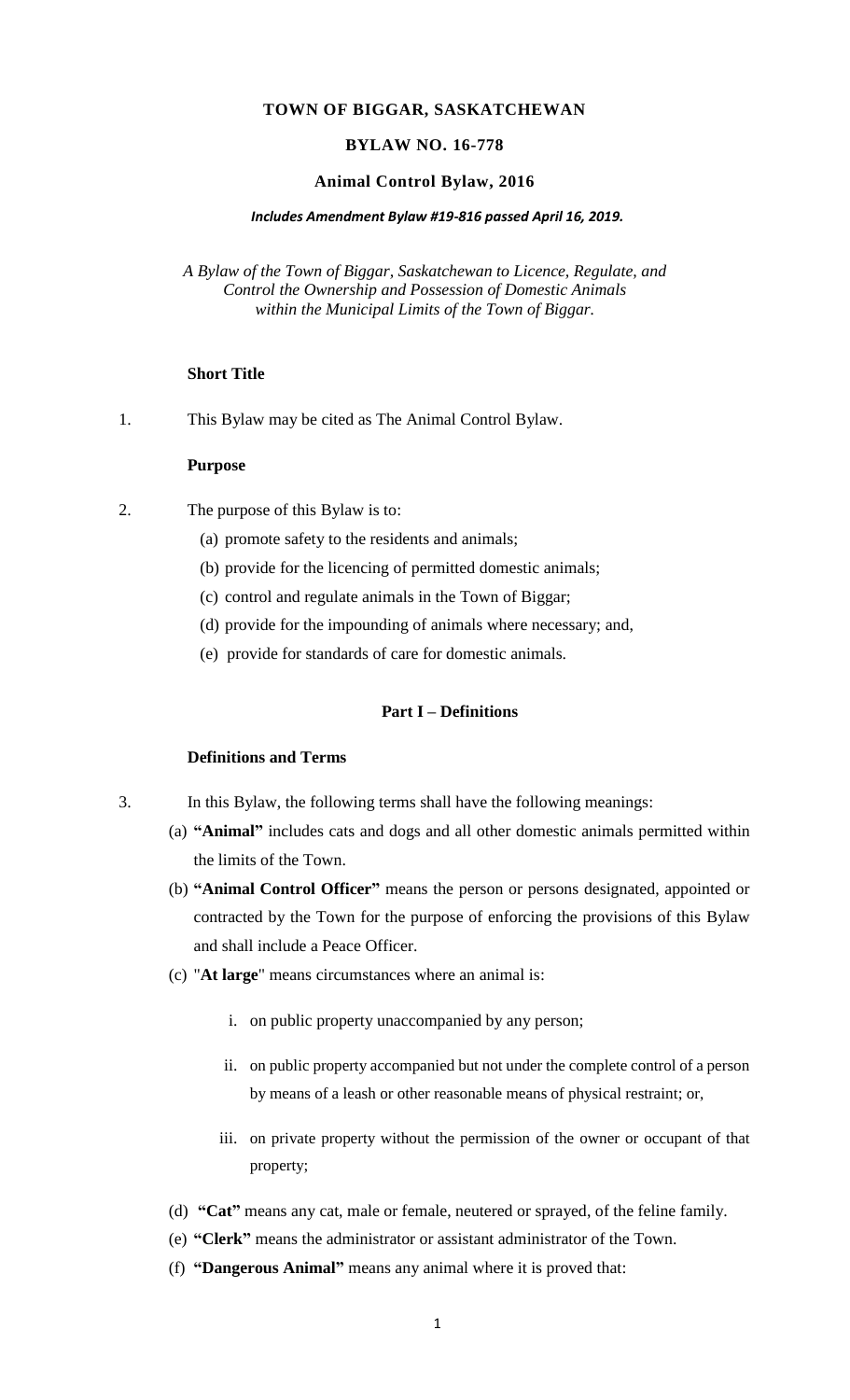- i. the animal, without provocation, in a vicious or menacing manner, chased or approached a person or domestic animal in an apparent attitude of aggression or attack;
- ii. the animal, with a known propensity, tendency or disposition to attack without provocation, caused injury or otherwise threatened the safety of persons or domestic animals;
- iii. the animal, without provocation, has bitten, inflicted injury, assaulted or otherwise attacked a person or domestic animal;
- iv. the animal is owned primarily or in part for the purpose of animal fighting or is trained for fighting; or,
- v. the animal is a purebred or mixed breed of dog prohibited by the Town pursuant to this Bylaw;

### but does not include:

- vi. any animal acting in the performance of police work for the Royal Canadian Mounted Police or for a municipal police force; or,
- vii. any dog working as a guard dog on commercial property and is:
	- 1. securely enclosed on the property by a fence or other barrier sufficient to prevent the escape of the dog and the entry of minor children of tender years; and,
	- 2. defending that property against a person who was committing an offence.
- (g) **"Dog"** means any dog, male or female, of every breed, classification or mixture of breed of the canine family.
- (h) **"Household"** means the residents of a residential property, collectively.
- (i) **"Judge"** means a judge of the Provincial Court of Saskatchewan or a justice of the peace.
- (j) **"Kennel"** means any structure, premises or other place situated within the Town used by any person for boarding or otherwise caring for, training or whelping animals.
- (k) **"Licence"** or **"Licence Tag**" means the plate worn on the collar of every licenced animal for identification and issued by the Town.
- (l) **"Owner"** includes:
	- i. a person who owns, keeps, possesses, harbours, or has care or control over an animal to which this Bylaw applies;
	- ii. the person responsible for the custody of a minor where the minor is the owner of an animal to which this Bylaw applies; or,
	- iii. a person who permits any animal to remain about his or her residence or premises located within the limits of the Town.

but does not include: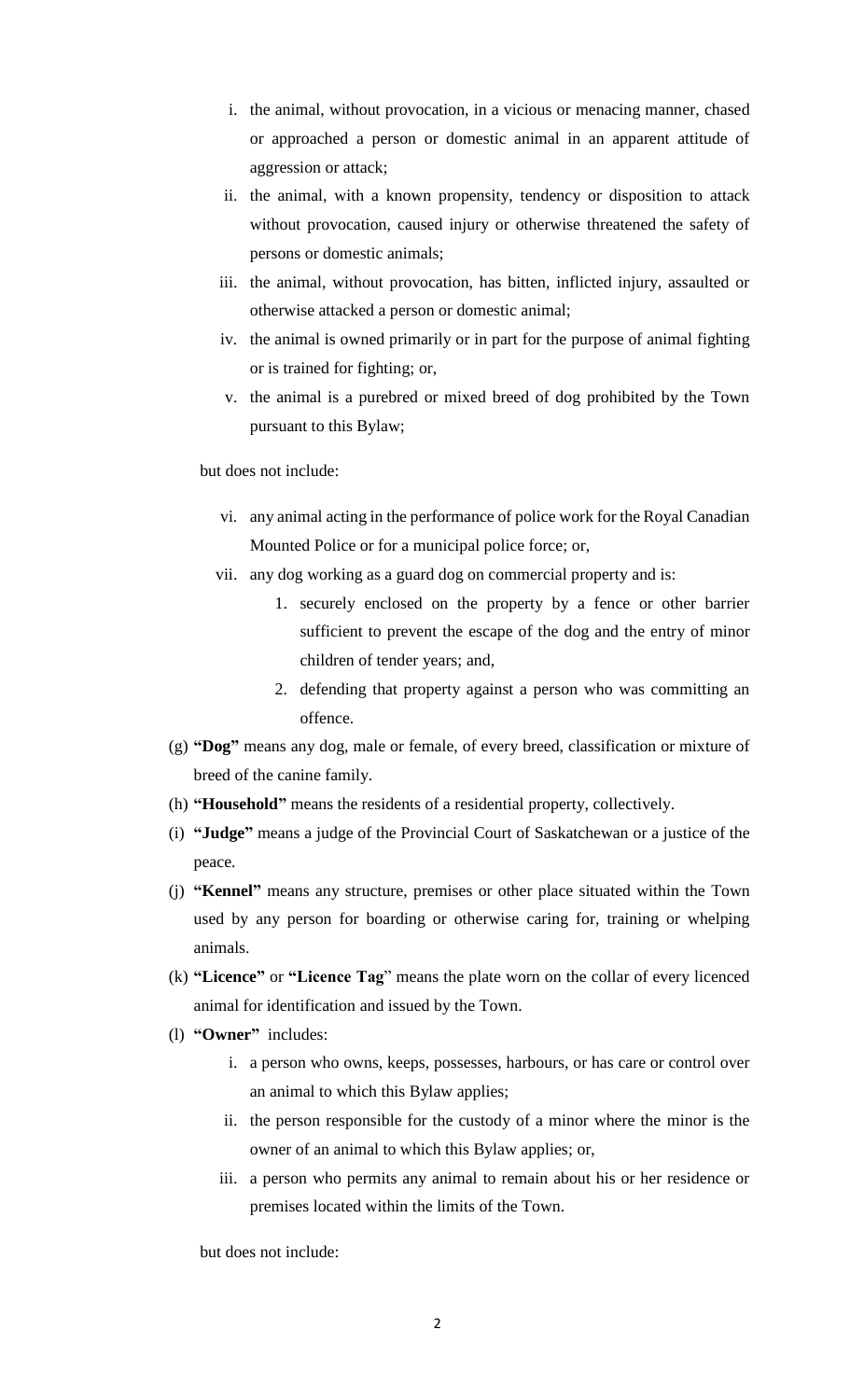- iv. a veterinarian registered pursuant to *The Veterinarians Act, 1978* who is keeping or harbouring an animal for the prevention, diagnosis or treatment of a disease of or an injury to the animal; and
- v. an animal shelter or pound operated, designated or approved by the Town.
- (m)**"Peace Officer"** shall include the definition set forth in *The Summary Offences Procedure Act, 1990*, including any amendments thereto.
- (n) **"Permitted Animals"** means any animal set out in a Schedule to this Bylaw that is authorized to be kept as a domestic pet.
- (o) **"Pet Licence Provider"** means the administrator or deputy administrator of the Town who are authorized by the Town to issue animal licences.
- (p) **"Person"** includes an individual, partnership, association or corporation.
- (q) **"Pound"** means such premises and facilities as may be designated from time to time by the Town as an impoundment facility to receive, house and process animals to which this Bylaw applies and identified in Schedule "B" to this Bylaw.
- (r) **"Poundkeeper"** means the person designated by the Town to administer the pound.
- (s) **"Prohibited Animal"** means any animal listed in a Schedule "D" to this Bylaw.
- (t) **"Provocation"** means an act done intentionally for the purpose of provoking an animal to which this Bylaw applies into a hostile or aggressive demeanour.
- (u) **"Town**" means the Town of Biggar, Saskatchewan, a municipal body created according to the laws of the Province of Saskatchewan.

#### **Part II – Licensing for Cats and Dogs**

#### **Requirement for Cat and Dog Licences**

4. Every owner of a cat or dog that is over four (4) months of age, or in circumstances where the age of the cat or dog is unknown, shall within thirty (30) days of becoming the owner of such cat or dog, obtain a licence for each cat or dog and pay the requisite fee.

#### **Fees for Licences**

5. The fees for acquiring a licence, renewing a licence and obtaining a replacement licence are indicated in Schedule "A" to this Bylaw.

### **Licences are Non-Transferable**

6. Any licence issued by the Town shall not be transferable between animals or between owners.

#### **Licences shall be Displayed on the Animal**

7. The licence shall be affixed and displayed on the collar of the cat or dog at all times when the animal is off the property of the owner or in public.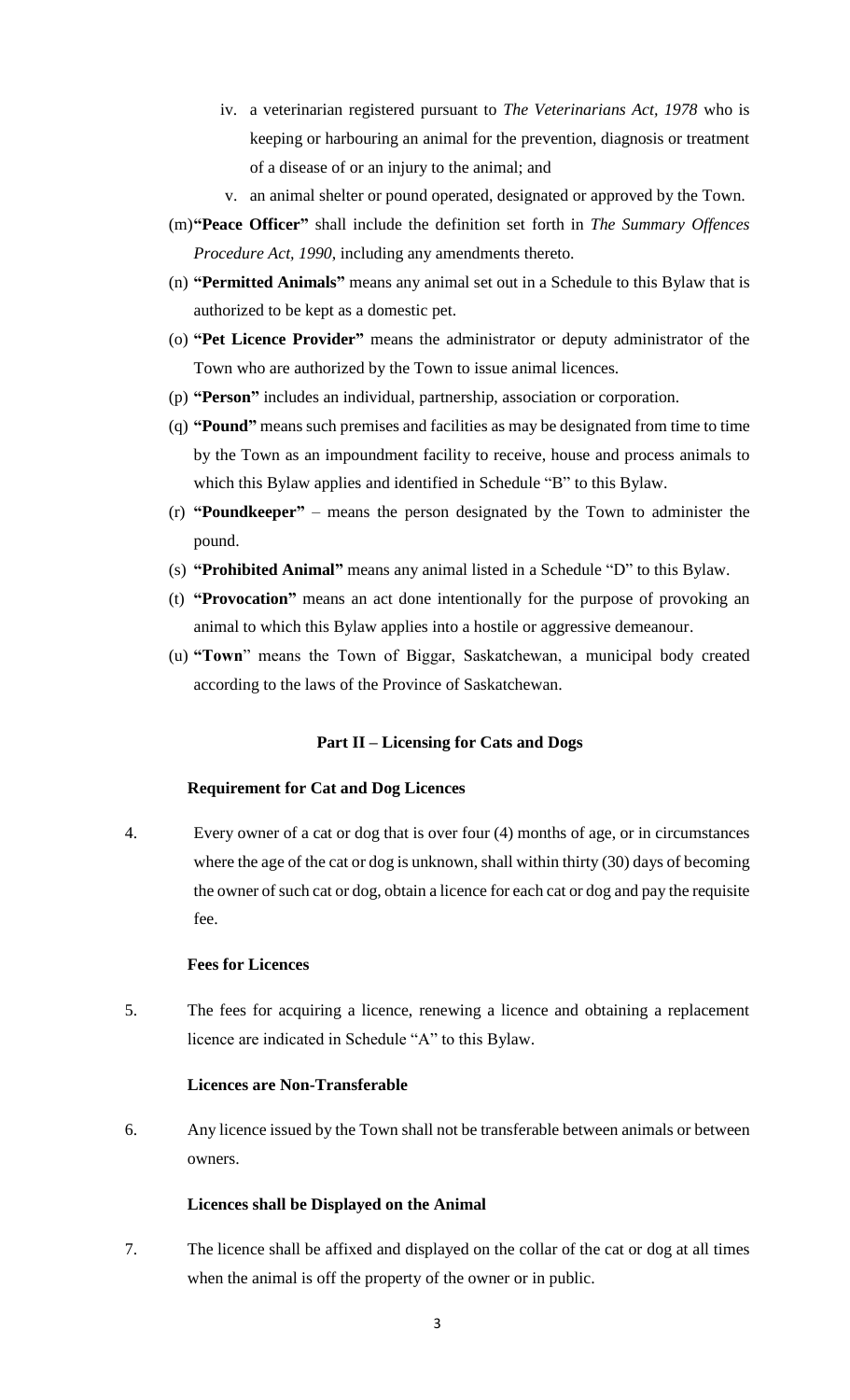# **Expiry of Licences**

8. All licences shall expire on December  $31<sup>st</sup>$  of the year of issue.

# **Fees for Licences Purchased July 1st or Afterwards**

9. Any licence purchased for the first time for a cat or dog July  $1<sup>st</sup>$  or later shall be one half (50%) of the cost of an annual licence.

# **Renewals**

- 10. An owner shall renew the licence for the next following year prior to the expiration of the current year by paying the fee then in force at the time of renewal. The Town may direct that renewals of an animal licence will only be accepted during the month of December for the next year following.
- 11. Licences cannot be renewed for a term of less than one year.

# **Information to be Provided by Owner**

- 12. When applying for a licence, the owner shall provide the following information:
	- (a) a description of the cat or dog including breed, name, gender, and age;
	- (b) a history of any rabies vaccinations for the animal and whether the animal has been spayed or neutered;
	- (c) confirmation as to whether the cat or dog has a history of aggressive behaviour including whether the cat or dog has been subject to any proceeding in any jurisdiction to be declared a dangerous animal;
	- (d) the name, address, telephone number and email address of the owner; and,
	- (e) any other relevant information which may be required by the Town.

# **Replacement Licence or Tag**

13. An owner shall apply for a replacement licence if it is lost or stolen within five (5) business days of such occurrence and pay the fees then in force and effect to obtain the replacement licence.

# **Exemptions**

- 14. The following are exempted from the licencing provisions of this Bylaw:
	- (a) the Poundkeeper designated by the Town;
	- (b) a store operating under a valid commercial business licence whose primary business includes the sale of pets and is licenced as such;
	- (c) an animal acting in the performance of police work for the Royal Canadian Mounted Police or for a municipal police force; and,
	- (d) a dog which is registered with the American or the Canadian Kennel Club and is actively being shown at a Canadian Kennel Club sanctioned dog show occurring within the Town.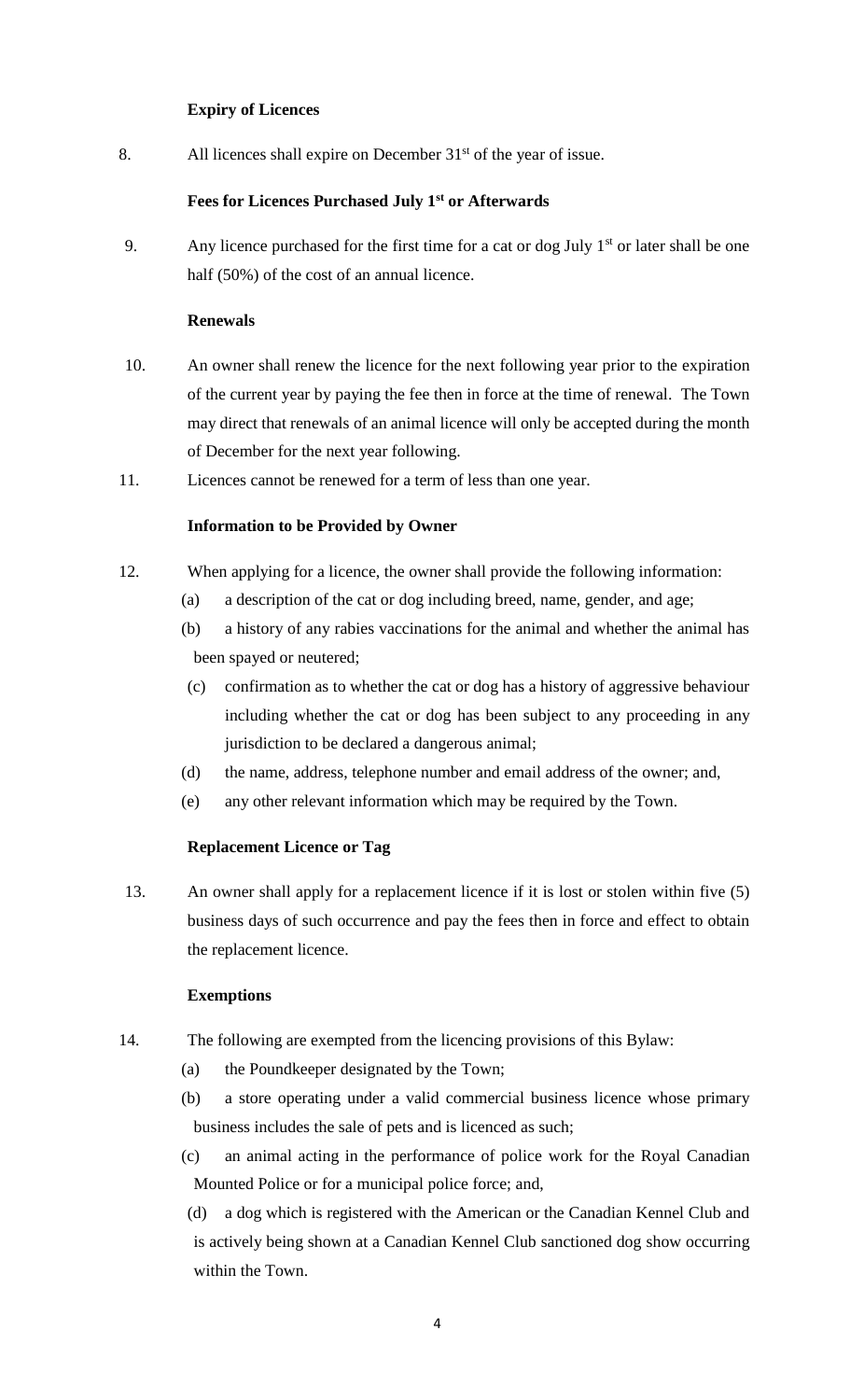# **Claims for Reduced Fees in Certain Circumstances**

- 15. If an owner claims that his or her animal is:
	- (a) spayed or neutered;
	- (b) a show dog; or,
	- (c) an assistance dog;

the owner shall provide evidence to the Town of the animal's status such as:

- i. in the case of a spayed or neutered cat or dog, written confirmation from a certified veterinarian that the animal is incapable of reproducing due to the completion of the appropriate surgical procedure;
- ii. in the case of a show dog, a copy of the entry form and receipt from the Canadian Kennel Club's secretary indicating that the dog is an entrant in its competition during the previous year; or,
- iii. in the case of an assistance dog, evidence that the dog has successfully completed advance training to be certified to competently perform the duties of an assistance dog to a person with a recognized and ongoing disability such as vision impairment.

#### **Part III - Duties of Owner**

- 16. A person who has ownership, possession or control of an animal:
	- (a) shall ensure the animal has an adequate source of food and water;
	- (b) shall provide the animal with adequate medical attention when the animal is wounded, seriously ill or in unreasonable distress;
	- (c) shall provide the animal with reasonable protection from injurious heat or cold; and
	- (d) shall not confine the animal to an enclosure or area:
		- i. with inadequate space,
		- ii. with unsanitary conditions,
		- iii. with inadequate ventilation, or
		- iv. without providing an opportunity for exercise, so as to significantly impair the animal's health and wellbeing.

### **Part IV – Control of Animal Waste**

# **General Prohibition**

17. An owner or occupant of a household shall not allow animal feces to accumulate on his or her property so as to create a health hazard or nuisance.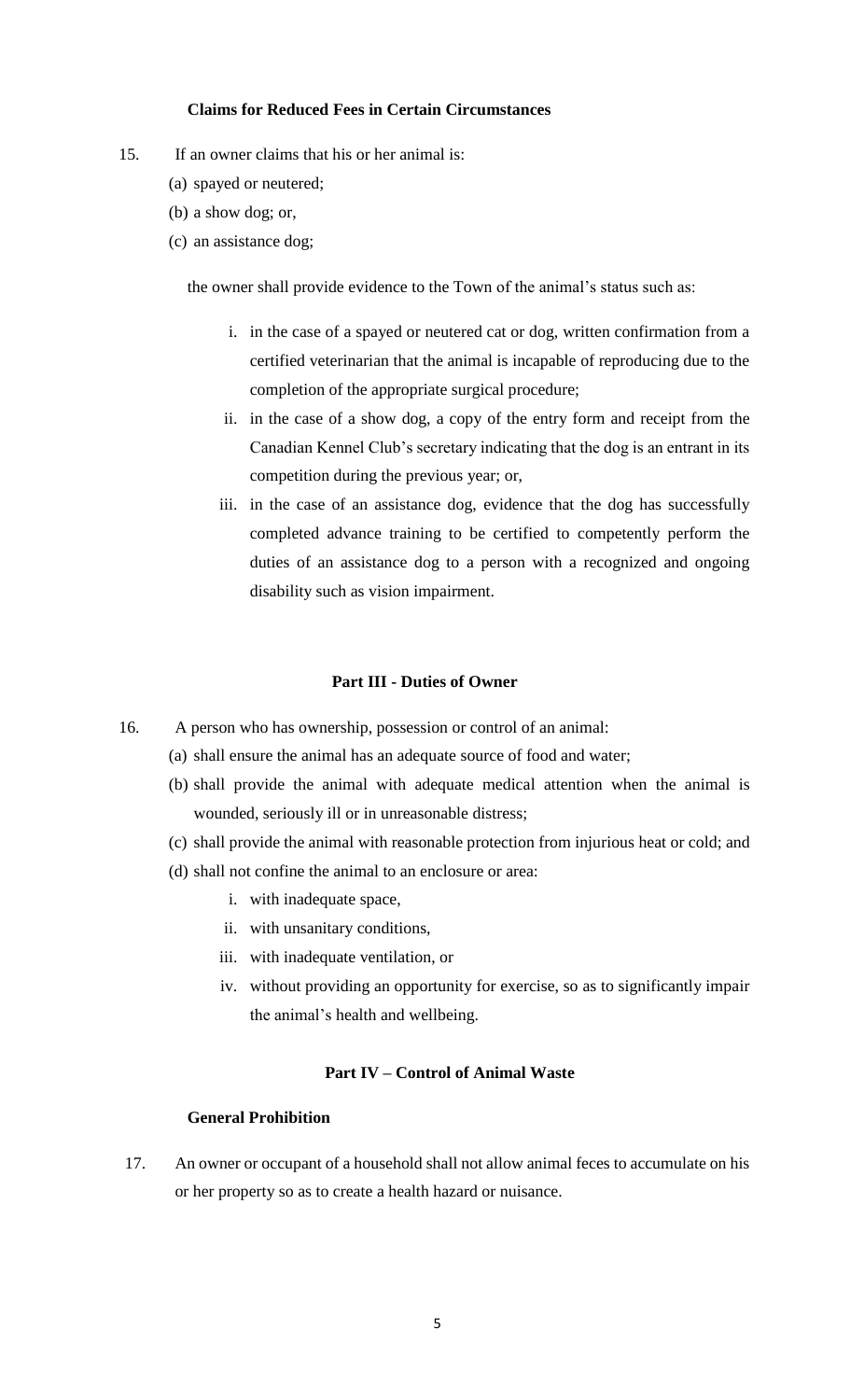#### **Notice to Remove Waste**

18. The Town may serve an owner or occupant of a household with notice to remove all animal feces within seventy-two (72) hours of service of the notice. The notice may be by way of Notice of Violation or by letter of direction.

### **Service of Notice**

19. If the notice referenced above in this Bylaw is not personally served or delivered to the owner or occupant, then a copy of the notice shall be sent by registered mail to the owner of the property at the mailing address shown in the records of the Town on the last most recent revised assessment roll of the Town. A notice served in this manner shall be deemed to be received by the recipient on the fifth  $(5<sup>th</sup>)$  business day following the date of its mailing.

#### **Removal of Waste by the Town**

- 20. The Town or its agents may enter the property and remove the feces from the property if:
	- (a) the person to whom the request is made fails to fully remove the feces within seventy-two (72) hours after receipt or deemed receipt of the notice; or,
	- (b) after reasonable inquiry, the whereabouts of the owner, occupant or recipient cannot be determined.

#### **Collection of Costs or Expenses for Removal**

- 21. If the Town carries out the work to remove the feces described in this Bylaw, the costs and expenses incurred are a debt due to the Town and the Town shall be entitled to recover the costs and expenses:
	- (a) by action in a court of competent jurisdiction;
	- (b) in the same manner as the collection of municipal taxes; or,
	- (c) by adding the costs and expenses to, and thereby form part of, the taxes on the property on which the work was done.

#### **Part V – Control of Diseased Animals and Rabies**

#### **Duty to Report**

22. Every person who suspects or believes that an animal is or may be rabid or has been in contact with a rabid animal, particularly where that animal may have been bitten by the suspected or believed rabid animal, shall promptly notify one or more of the following persons of the situation: the Director and Medical Health Officer of the Health of Animals Branch, Canada Department of Agriculture; the local Veterinarian; or a Peace Officer.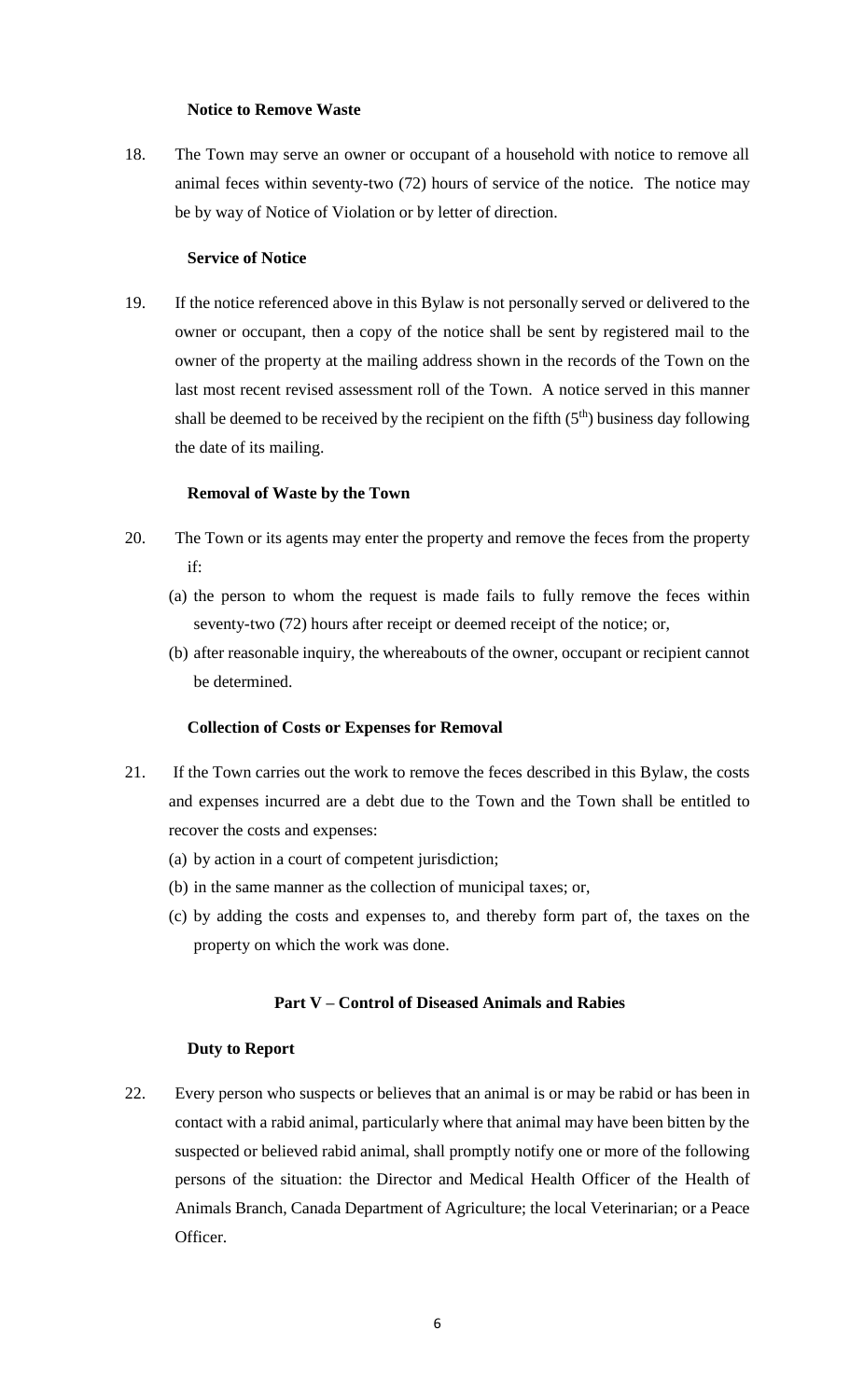### **Order for Confinement and Observation**

23. A Medical Health Officer or licensed Veterinarian or Peace Officer having cognizance that an animal is dangerous or might have been exposed to rabies, may order that the person owning, harbouring or having in his or her possession such animal, whether vaccinated or not against rabies, shall keep it under confinement at a place acceptable to the Veterinarian of the Health of Animals Branch, Canada Department of Agriculture, for a period of at least two (2) weeks or until such time as the suspicion of rabies has been confirmed or refuted.

#### **Order to Inoculate**

24. Where in the opinion of the Medical Health Officer and the district Veterinarian, Health of Animals Branch, Canada Department of Agriculture, rabies infection has reached proportions where mass vaccination is indicated, every person who owns or harbours or has in his or her possession within the Town any animal susceptible to rabies, shall cause such animal to be inoculated against rabies.

#### **Certificate of Inoculation**

25. A certificate issued by a qualified Veterinarian to the effect that an animal has been inoculated against rabies shall be *prima facie* evidence that such animal has been inoculated.

#### **Duty to Preserve Head of Suspected Diseased Animal for Testing**

- 26. Every person who destroys an animal following the non-fatal biting of a person or domestic animal, whether the destruction is pursuant to an order of a judge or court or at the decision of the owner of the animal, shall, if the destruction is carried out before the completion of the quarantine period mentioned in this Bylaw, retain the head of the animal in a manner usable for testing the animal for rabies.
- 27. Where a person destroys an animal in the circumstances described in this Bylaw, the person shall immediately notify a Veterinarian or a Peace Officer that he or she is in possession of the head of an animal to be tested for rabies.

#### **Part VI – Dangerous and Prohibited Animals**

#### **Dangerous Animals**

28. No owner shall own, keep, possess, harbour, or have care or control over a dangerous animal.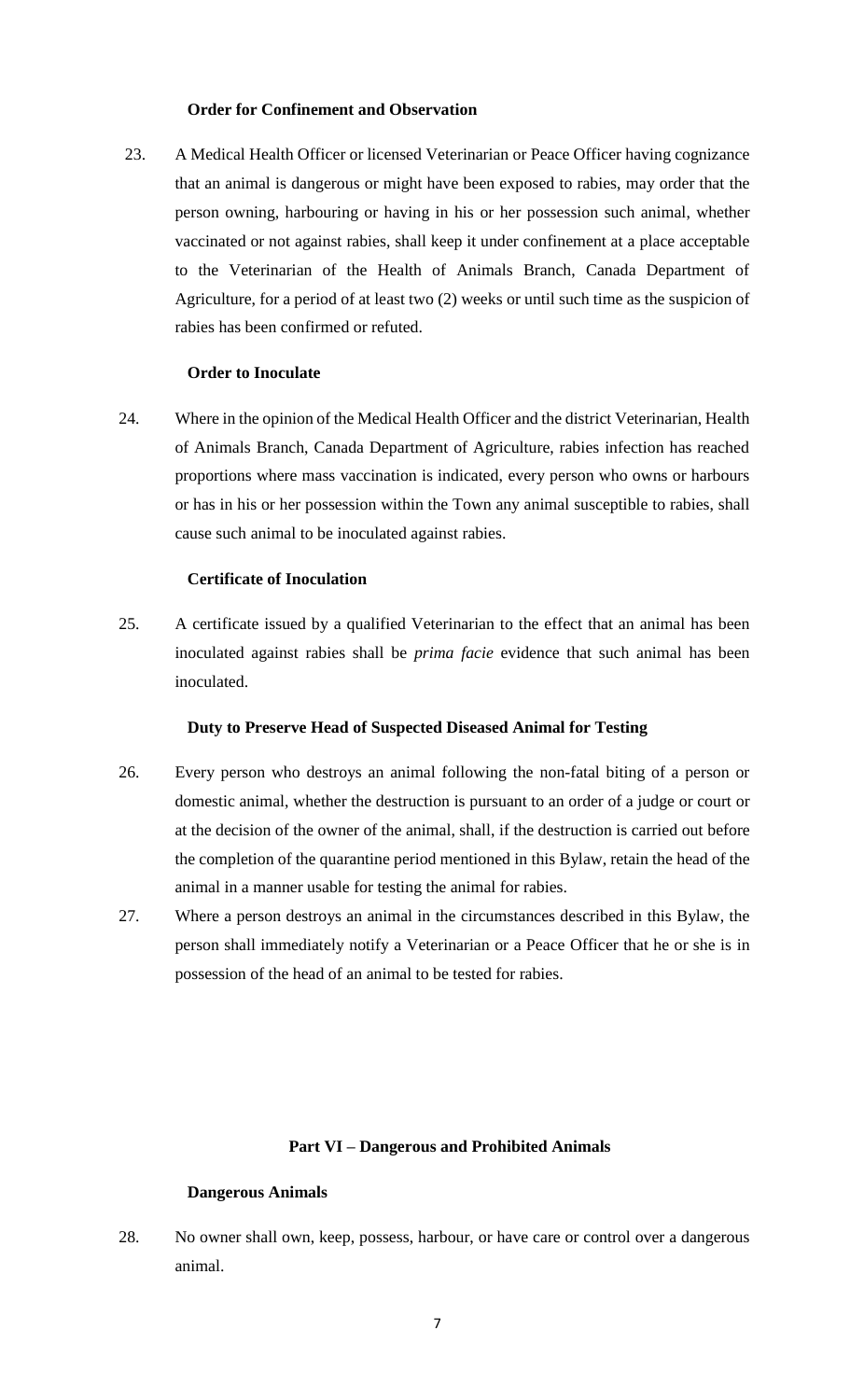### **Prohibited Animals**

29. No owner shall own, keep, possess, harbour, or have care or control over any prohibited animal identified in Schedule "D" of this Bylaw.

### **Lethal Force Permitted in Certain Circumstances**

- 30. An Animal Control Officer or Peace Officer shall be entitled to use lethal force against an apparently dangerous animal if the Animal Control Officer or Peace Officer believes on reasonable grounds that:
	- (a) the animal poses an immediate or continuing threat to public or animal safety, including the wellbeing or safety of the Animal Control Officer or Peace Officer;
	- (b) there are no other reasonable means available to the Animal Control Officer or Peace Officer at the time of the use of force to take control of the apparently dangerous animal or to reasonably protect the public or other animals; and
	- (c) the force used is necessary to prevent the animal from acting or continuing to act in an apparently dangerous manner.

#### **Hearing to be Held**

31. If a complaint is made that an animal is a dangerous and/or prohibited animal, a Judge shall hold a hearing to determine if based on the evidence adduced at the hearing, the animal is in fact dangerous and/or prohibited.

#### **Notice of Hearing**

- 32. Notice of the hearing referred to in this Bylaw shall be served upon the owner of the animal. The notice shall be served:
	- (a) in the case of an owner who is an individual:
		- i. by delivering it personally to the owner; or
		- ii. if the owner cannot reasonably be found by leaving it for the owner at the owner's residence with a person at that residence who appears to be at least 18 years of age;
	- (b) in the case of an owner that is a corporation:
		- i. by sending it by registered mail to the registered office of the corporation; or
		- ii. by delivering it personally to the manager, secretary or other executive officer of the corporation or the person in charge of any office or other place where the corporation carries on business in Saskatchewan.

#### **Failure to Appear by Owner**

33. Where an owner does not appear at the time and place appointed for the hearing after having been notified of that time or place, the judge may proceed *ex parte* to hear and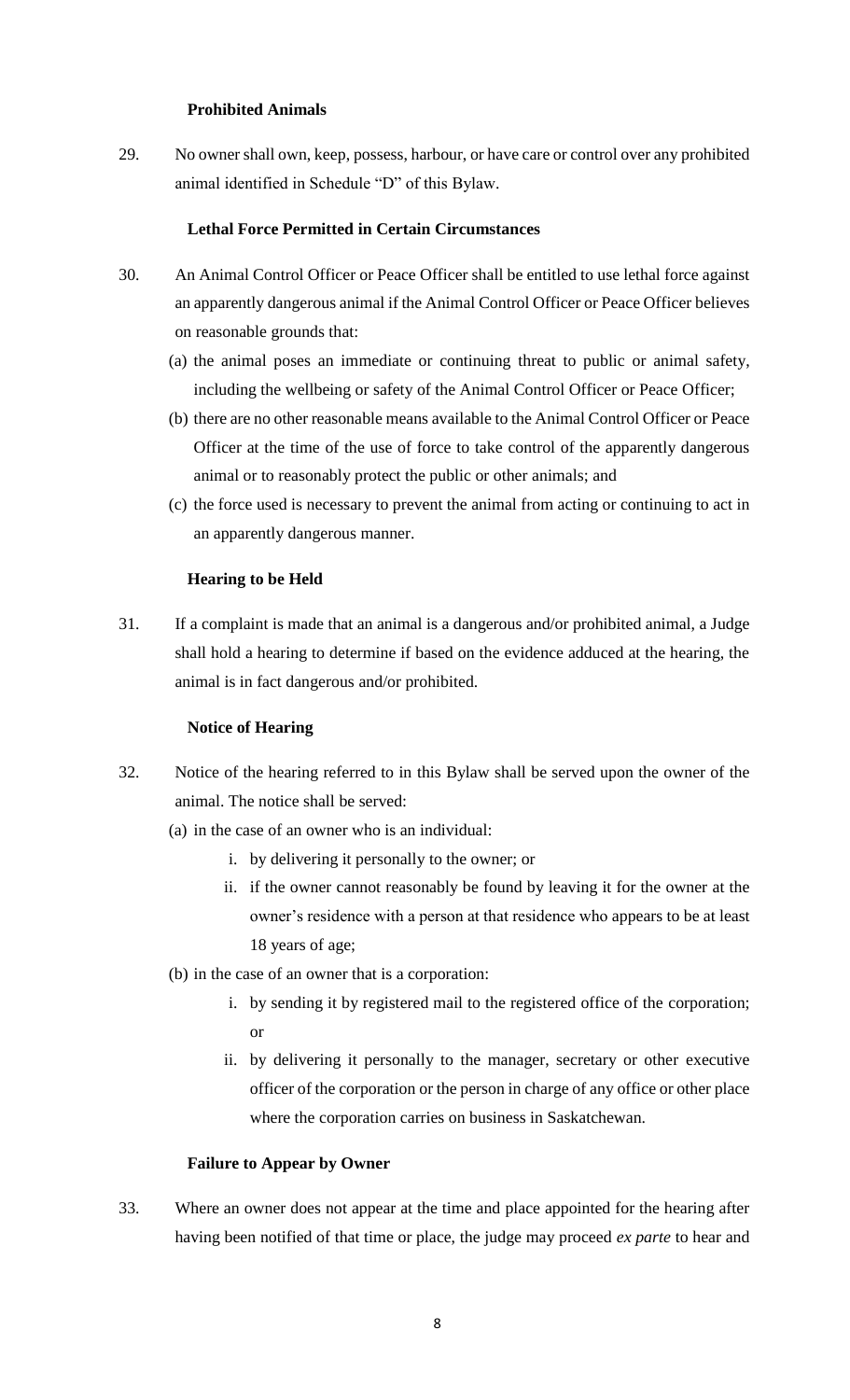determine the proceedings in the absence of the owner as fully and effectively as if the owner had appeared.

#### **Mandatory Terms to be Ordered by Judge**

- 34. If the judge is satisfied on the evidence that the animal is a dangerous animal, the judge shall make an order embodying all of the following terms:
	- (a) if the owner removes the animal from the owner's property, the owner shall muzzle and leash it in accordance with the criteria prescribed in this Bylaw and keep it under direct control and supervision;
	- (b) the owner shall inoculate the animal against rabies in accordance with the provisions of this Bylaw;
	- (c) the owner shall report the sale or other disposition of the animal to the Town in a timely manner;
	- (d) where the animal is moved to a different urban centre or municipality, the owner shall notify the clerk of that urban centre or municipality of the presence or anticipated presence of the animal including the determination of the court in these proceedings;
	- (e) where the animal is to be sold or given away, the owner shall:
		- i. notify any prospective owner that the animal has been declared dangerous, before it is sold or given away; and
		- ii. notify the Town of the name, address and telephone number of any new owner of the animal;
	- (f) if the animal is unlicensed, the owner shall, at the owner's expense and within ten days of the date of the order, purchase the requisite license for the animal; and,
	- (g) the owner shall have the animal micro chipped in accordance with the provisions of this Bylaw and bear the costs of same.

The foregoing terms shall be referred to as the "mandatory terms".

#### **Discretionary Terms which may be Ordered by Judge**

- 35. If the judge is satisfied on the evidence that the animal is a dangerous animal, the judge may, in his or her discretion, make a further order embodying some or all of the following terms:
	- (a) the owner shall keep the animal in an enclosure which complies with the criteria prescribed in this Bylaw or a Schedule thereto;
	- (b) the owner shall obtain and keep in effect liability insurance in an amount of not less than \$300,000.00 for any bodily injury to or death of any person or domestic animal, or for damage to property, caused by the animal;
	- (c) the owner shall display a sign, which complies with the criteria prescribed in this Bylaw, on the owner's property warning of the presence of the animal and shall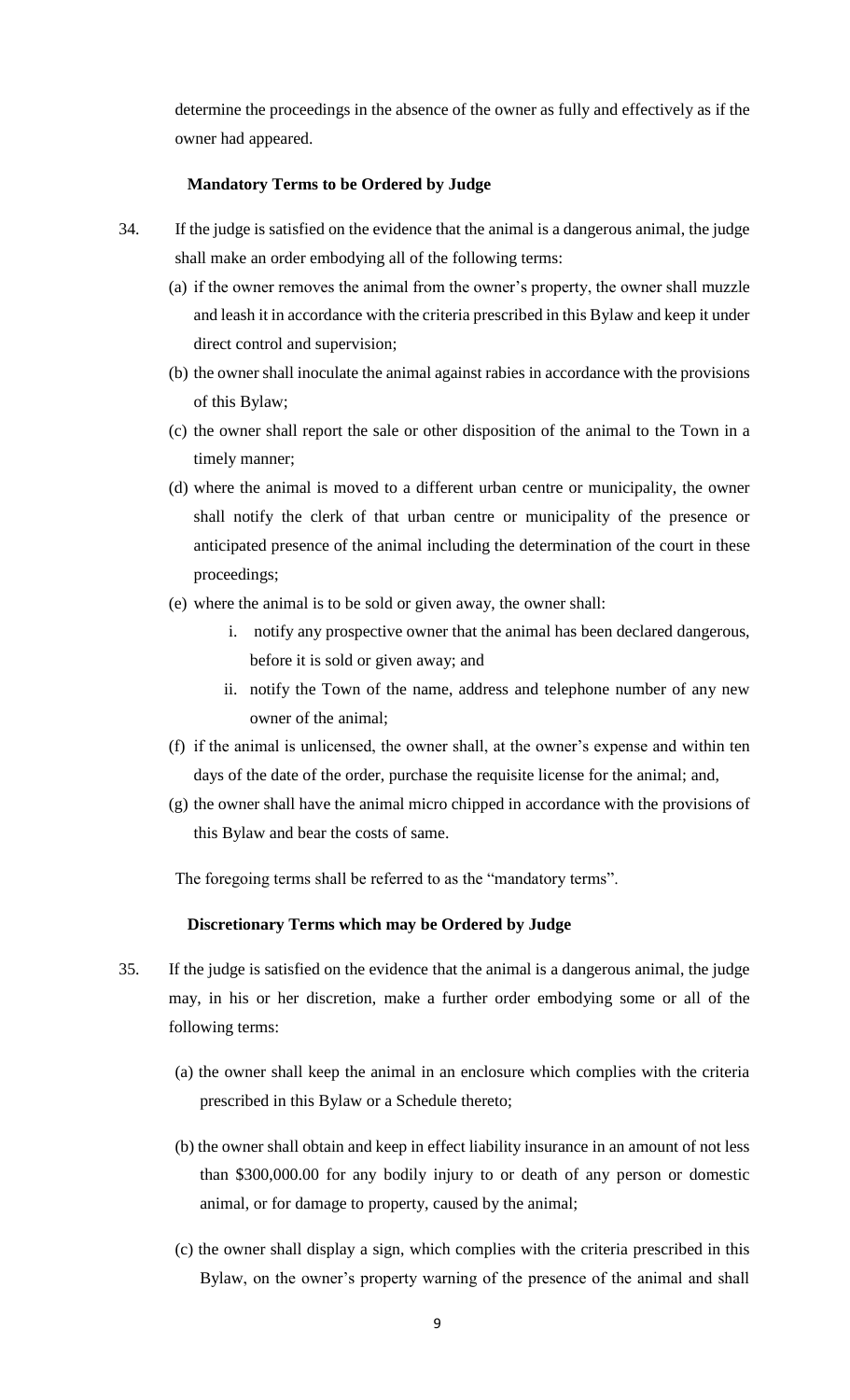continue to display that sign in good condition so long as the animal is present on the property;

- (d) the owner shall have the animal spayed or neutered;
- (e) impose a fine not to exceed the amounts specified in this Bylaw;
- (f) the owner shall deliver the animal to the Pound, an Animal Control Officer or a Peace Officer within such time period as the judge deems appropriate; or
- (g) the owner shall take such other measures as the judge considers appropriate.

The foregoing terms shall be referred to as the "discretionary terms".

#### **Order for Destruction of Animal**

- 36. Notwithstanding any other provision in this Bylaw, a judge may, in the alternative order that an animal be destroyed and:
	- (a) where the animal is not in the custody of the Pound, order that the animal be surrendered and delivered by the owner to the Pound within eight (8) days from the judge's determination to be destroyed or otherwise disposed of at the owner's expense and shall give directions with respect to the destruction or other disposition. Until the animal is destroyed or otherwise dealt with according to law, the judge shall impose the mandatory terms set forth above and such discretionary terms as he or she deems appropriate in the circumstances; or
	- (b) where the animal is in the custody of the Pound, order it to be destroyed but stay such order for a period of eight (8) days during which time the animal shall continue to be held at the Pound until either the owner fails to file a notice of appeal to Her Majesty's Court of Queen's Bench within the time frames specified herein or having properly filed and served his or her notice of appeal, until such time as the merits of the appeal are determined by Her Majesty's Court of Queen's Bench. In all such cases, the owner shall be liable for the continued impound costs of the animal regardless of the outcome of the proceedings.

#### **Permission to Enter Property to Obtain Animal Found Dangerous**

37. An Animal Control Officer or Peace Officer enforcing an order of destruction after the time to file a notice of appeal to Her Majesty's Court of Queen's Bench has lapsed shall be permitted to enter the property of the owner or any other party who on reasonable and probable grounds is believed to harbour, shelter or house the dangerous animal and take possession or control of the animal and deliver said animal to the Pound for processing.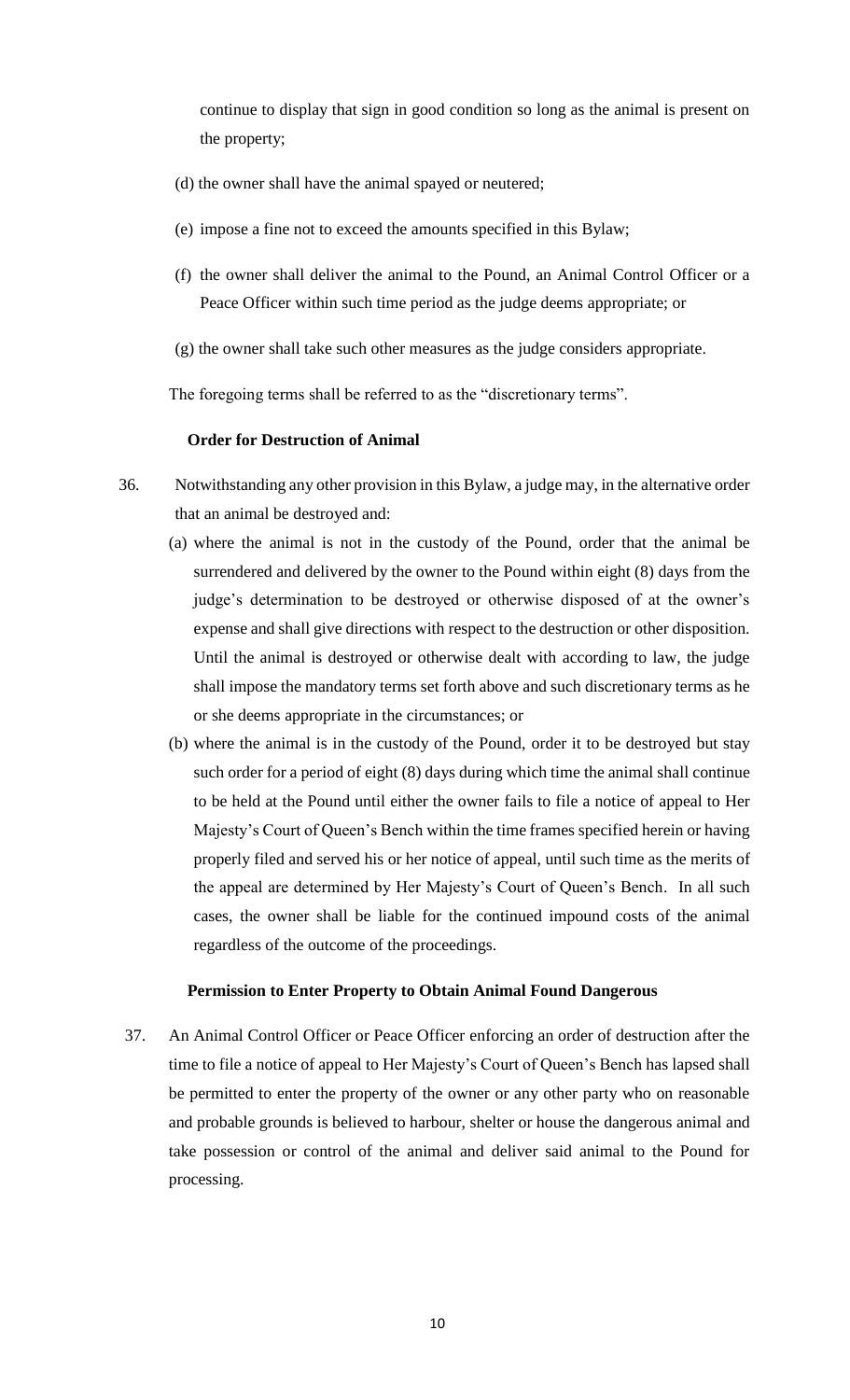### **Factors to Consider with Respect to an Order for Destruction**

- 38. When contemplating an order for destruction, the judge shall consider the following factors:
	- (a) the severity and degree of the animal's behaviour;
	- (b) the circumstances which formed the basis for the proceeding;
	- (c) the severity and degree of any physical or psychological harm caused by the animal to another person or animal;
	- (d) the history with respect to the animal including whether the animal has displayed previous aggressive or threatening behaviour or has been the subject of any previous dangerous animal complaints or Bylaw infractions;
	- (e) the ability and means of the owner, other than financial means, to reasonably and practicably exercise control over the animal to safeguard the public from any further actual or potential harm; and,
	- (f) any other relevant facts or information which the judge deems pertinent to his or her disposition.

### **Notice of Appeal and Time Limits to Appeal**

39. Where an owner desires to appeal an order of a judge made pursuant to the dangerous and prohibited animal sections of this Bylaw, he or she shall file a notice of appeal with Her Majesty's Court of Queen's Bench within seven (7) days from the date of the judge's determination and thereafter forthwith provide the Town with a true copy of the filed notice of appeal.

### **Terms to Continue Pending Appeal**

40. Until such time as the merits of any appeal are determined by Her Majesty's Court of Queen's Bench, the mandatory terms and the discretionary terms imposed by the judge shall continue in full force and effect. If the animal is in the custody of the Pound, it shall remain in the custody of the Pound until the merits of the appeal are determined by Her Majesty's Court of Queen's Bench.

# **Right to Appeal**

41. Any party desiring to appeal a determination or order by a judge pursuant to the dangerous animal provisions of this Bylaw shall, within seven days of the determination being appealed from, file a notice of appeal with Her Majesty's Court of Queen's Bench and the provisions of Part XXVII of the *Criminal Code* shall apply with any necessary modifications.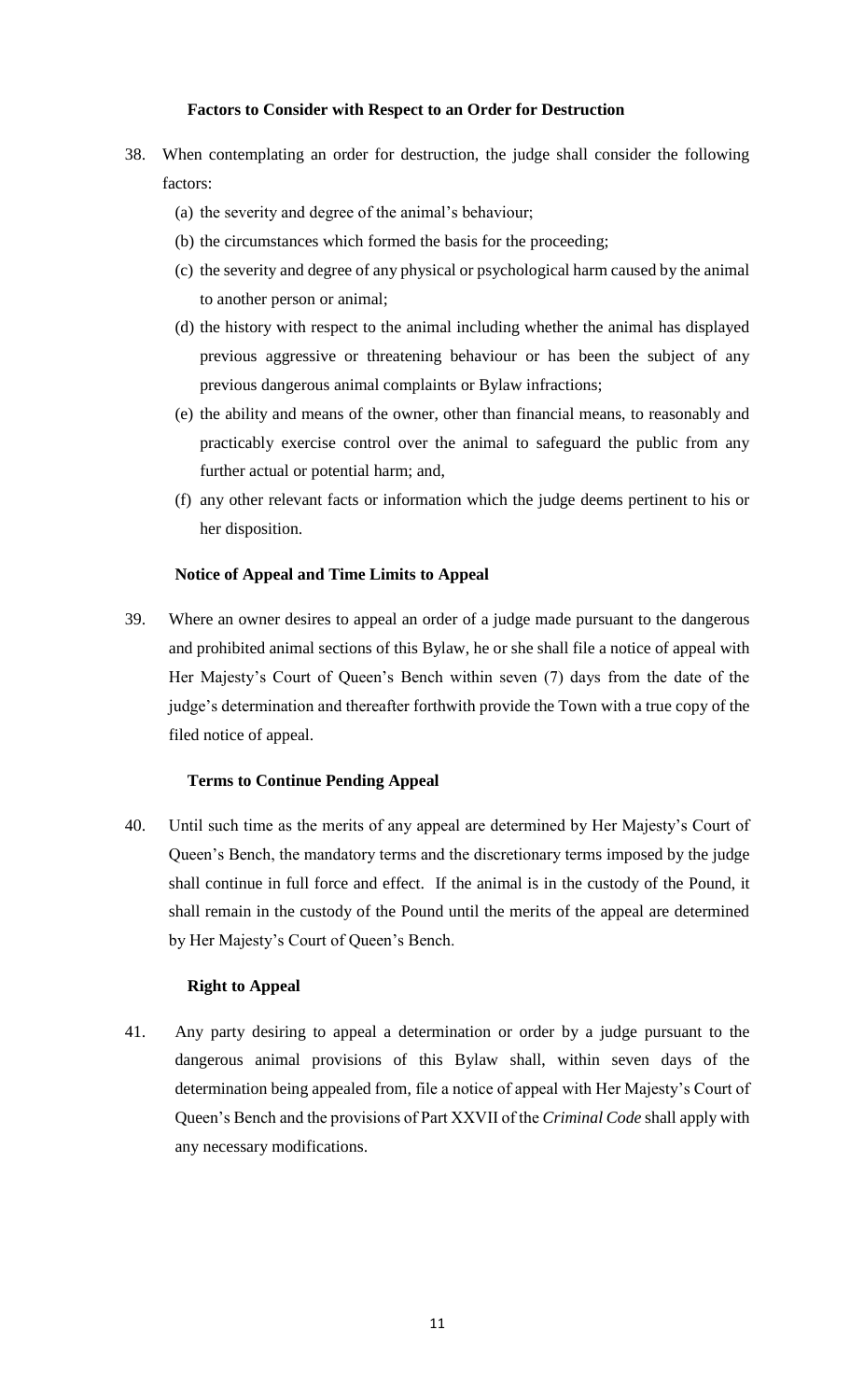# **Part VII – Impounding and Destruction of Animals**

#### **Right to Seize and Impound Animals**

- 42. An Animal Control Officer, Poundkeeper or Peace Officer shall be permitted to seize, impound and take into custody any animal that is:
	- a. at large;
	- b. on reasonable grounds, believed to be a dangerous or prohibited animal; or
	- c. otherwise in contravention of this Bylaw.
- 43. The Town may authorize and permit a person to obtain an animal trap from the Town or its designate upon paying the fee and entering into an Agreement in the form and manner indicated at Schedule "F" of this Bylaw.

#### **Right to Enter Property**

44. An Animal Control Officer, Poundkeeper or Peace Officer shall be permitted to enter onto any public or private property while in pursuit of an animal to seize, impound or take into custody that animal in accordance with the provisions of this Bylaw.

#### **Right to Use Various Means to Assist with Apprehension of Animal**

45. An Animal Control Officer, Poundkeeper or Peace Officer shall be permitted to use all reasonable and appropriate means to apprehend an animal which includes the use of tranquilizers.

#### **Impound Period**

46. All animals impounded in the Pound shall be confined and held for a period of at least seventy-two (72) hours from the time of impoundment during which time the owner of the animal shall have the right to reclaim the animal upon paying to the Town the amounts set forth in Schedule "A".

# **Release of Animal Upon Payment of Impound and Licence Fees and Provision of Assurances**

47. No animal which is impounded shall be released to its owner or to any other person until the appropriate fee is paid and a licence has been purchased for the animal and where the animal is reasonably believed by an Animal Control Officer, Poundkeeper or Peace Officer to be a dangerous or prohibited animal, to provide the Poundkeeper with such assurances or undertakings, in writing, as may be reasonably necessary to prevent a likely continuation or repetition of an offence under this Bylaw pending disposition by a judge of a court of competent jurisdiction.

#### **Duty to Contact Owner on Record**

48. If an impounded animal is wearing a valid licence tag valid for the current year, the Town shall by no later than the next business day attempt by telephone, personal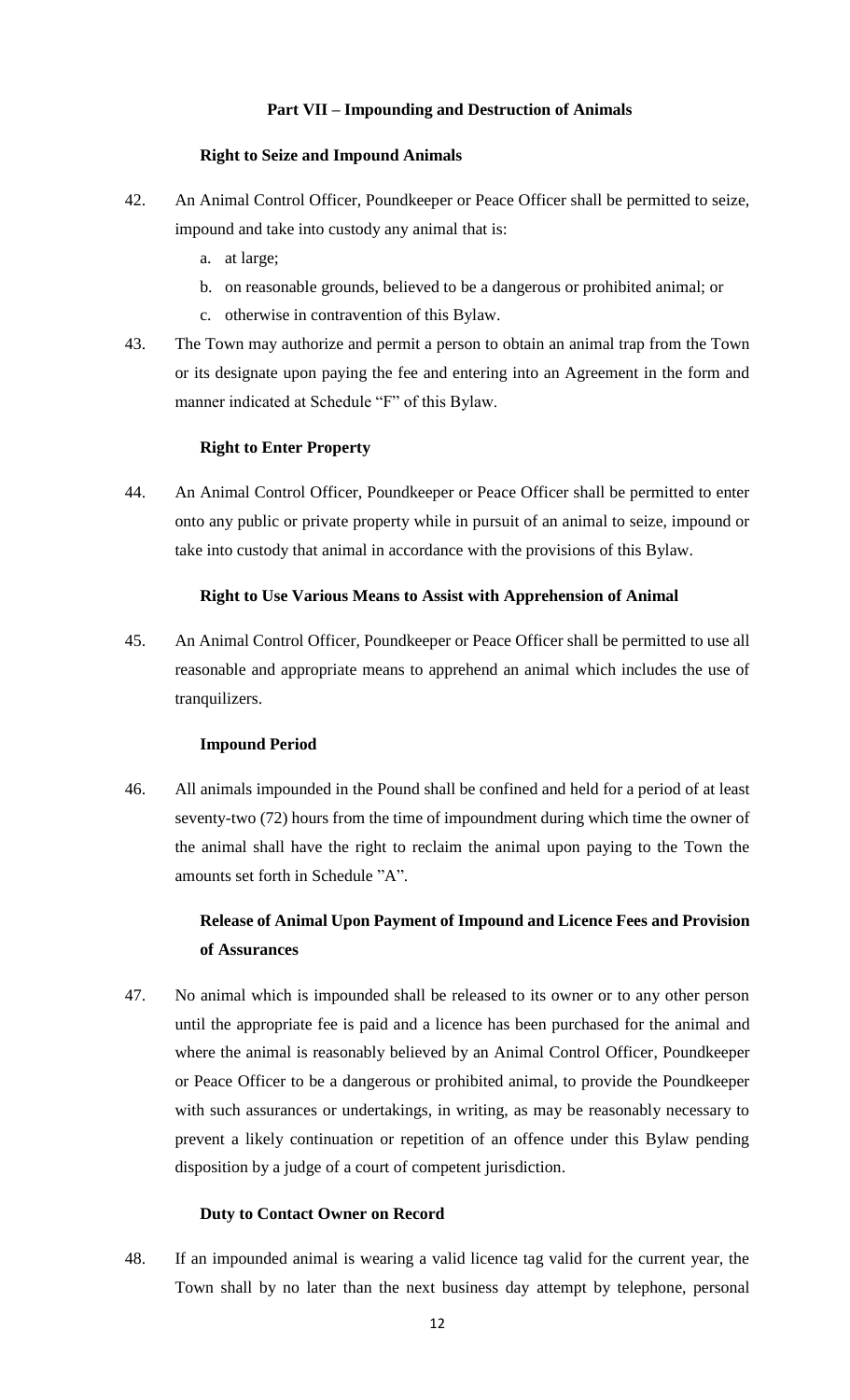attendance or by registered mail to contact the owner of the animal as shown in its records when the licence was purchased. No liability whatsoever shall attach to the Town by reason of the failure of the owner to be available at the telephone number or address to receive the notification of impoundment.

49. Every owner shall ensure that his or her contact information is current in the records of the Town.

### **Right to Dispose of Animal after Impound Period**

- 50. If an animal is not reclaimed within the period set out in this Bylaw or if the owner of the animal fails or refuses to comply within this period with the conditions set out in this Bylaw, the Town may dispose of the animal or sell the animal without further notice or obligation to the owner.
- 51. Any impounded animal which is not claimed within the period set out in this Bylaw may be sold by the Town to any person prepared to pay a sum equal to the base impound fee for use of the Town Pound plus the cost of a licence and any other reasonable charges as set out in the Schedules to this Bylaw, or where the animal is reasonably believed by an Animal Control Officer, Poundkeeper or Peace Officer to be a dangerous or prohibited animal, to humanely destroy the animal.

# **Duty to Provide for Impounded Animal**

52. It shall be the duty of the Poundkeeper to provide each impounded animal with an adequate supply of food and fresh water and adequate heated shelter during its period of confinement.

### **Duty to Humanely Destroy and Dispose of Animals**

53. The Poundkeeper shall ensure that any animal that is destroyed shall be destroyed in a humane manner and its remains disposed of properly and in compliance with all relevant legislation and regulations.

### **Part VIII – Contraventions, Offences and Prosecutions Pertaining to Animals**

### **General**

- 54. All offences or contraventions shall be prosecuted as summary offences pursuant to *The Summary Offence Procedures Act, 1990* as amended from time to time.
- 55. All offences or contraventions shall be subject to the fines or penalties set out in Schedule "C" hereto.

### **Duty to Licence Cats and Dogs**

56. No person shall own or keep any cat or dog within the Town unless such cat or dog is licenced as provided in this Bylaw.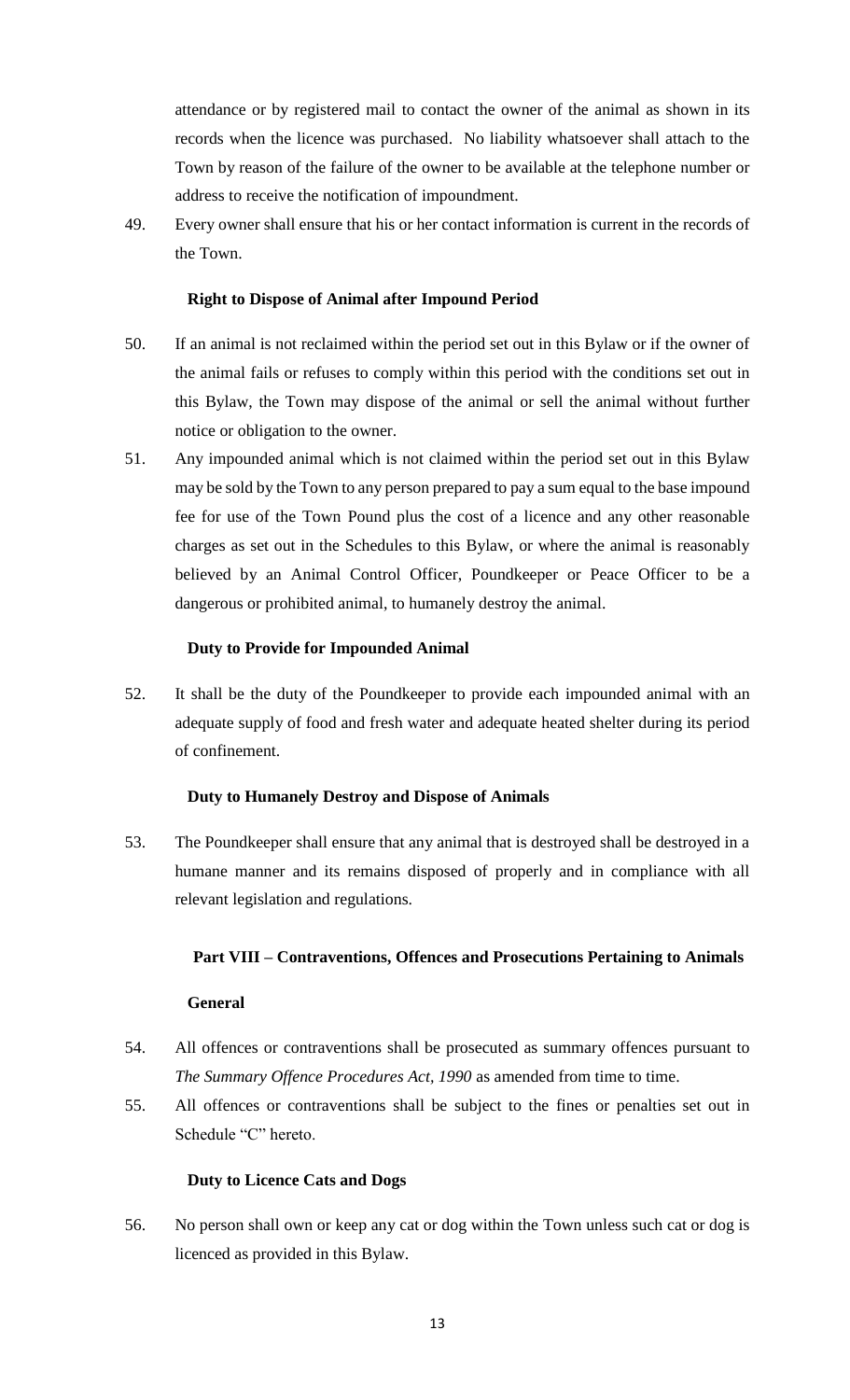# **Duties of Owner to Provide Necessities of Life**

- 57. No owner shall:
	- a. fail to provide adequate food or water to an animal;
	- b. fail to provide adequate medical attention to an animal who is wounded, seriously ill or in unreasonable distress;
	- c. fail to provide the animal with reasonable protection from injurious heat or cold;
	- d. confine an animal to an enclosure or area:
		- i. with inadequate space,
		- ii. with unsanitary conditions,
		- iii. with inadequate ventilation, or
		- iv. without providing an opportunity for exercise, so as to significantly impair the animal's health and wellbeing.

# **Duty to Prevent Animal at Large**

58. No owner of a cat or dog shall permit the cat or dog to be at large.

### **Onus on Owner with an Animal at Large**

59. In a prosecution against an owner for permitting an animal to be at large, once it is established that an animal was at large, the onus is upon the owner to establish to the satisfaction of the Judge that he or she took all reasonable and prudent steps or precautions to reasonably prevent the cat or dog from being at large.

### **Duty to Not Tether an Animal to a Motor Vehicle**

60. No ownershall tether an animal to a motor vehicle that is in operation or motion unless: that motor vehicle is designed for use as a mobility aid for persons with a disability; it is being used for that purpose at the time of the occurrence; and the speed during operation is not excessive so as to cause the cat or dog distress or physical harm.

### **Duty to Promptly Remove Animal Waste on Public and Private Property**

- 61. No owner shall permit an animal to defecate on any public or private property other than the property of the owner of the animal without promptly removing and disposing of the defecation in a sanitary manner save and except where:
	- a. the animal is an assistance dog;
	- b. the owner is disabled; and
	- c. the owner's disability renders the owner physically unable to remove and dispose of the defecation;

and the onus shall be on the owner asserting that he or she is disabled so as to meet the foregoing criteria to exempt himself or herself from this portion of the Bylaw to the satisfaction of the presiding judge.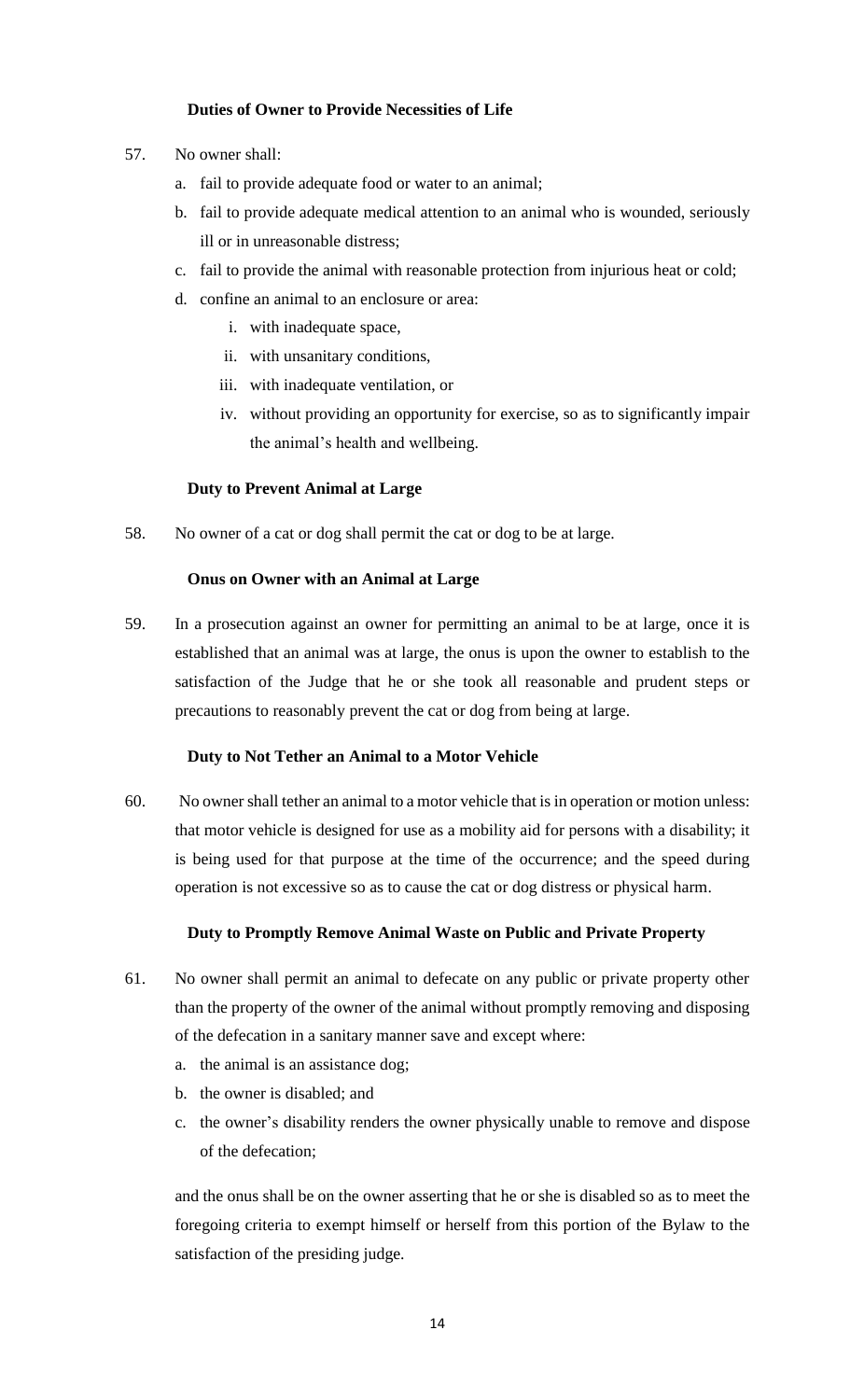### **Duty to Remove Animal Waste from Owner's Property Daily**

62. No owner shall permit the accumulation of animal defecation on his or her property and shall remove and dispose of the defecation in a sanitary manner on a daily basis.

### **Duty to Not Trap or Ensnare Domestic Animals**

- 63. No person shall trap or ensnare a domesticated animal within the Town save and except for the use of Animal Traps which shall be approved and obtained from the Town in accordance with its rules and regulations. A person requesting the Animal Trap shall provide the Town with his or her full name, address, telephone number and other contact information and shall comply with the terms and conditions set by the Town for the use of the Animal Trap including the humane treatment and disposition of the trapped animal until it can be delivered to the Pound.
- 64. No person who has obtained a Animal Trap from the Town shall use the Animal Trap in a manner inconsistent with the terms and conditions imposed by the Town.

### **Duty to Prevent Nuisances**

65. No owner of an animal shall permit the animal to howl, whine, hiss, yelp, spit or bark so as to create a nuisance and affect or disturb the rest and repose of the neighbours of the owner or to affect the ability of other people to peacefully or quietly enjoy the use of their property at any time of the day. An animal is deemed to be a nuisance if it is howling, whining, hissing, yelping, spitting or barking between the hours of 10:00 p.m. to 6:00 a.m. daily so as to be clearly and distinguishably audible outside the boundaries of the property where the animal is located.

### **Duty to Provide Information**

- 66. No owner shall knowingly or carelessly provide false information to the Town when applying for a licence for an animal.
- 67. Any person believed to have contravened this Bylaw and who, upon request by the Town, an Animal Control Officer, or Peace Officer, fails to provide his or her name, address and date of birth and after being advised of the likelihood of prosecution for failing to comply with this request, is guilty of an offence.

### **Duty to Display Current and Valid Licence on Animal**

68. No animal shall be permitted off the property of the owner without wearing a collar and displaying a current and valid licence issued by the Town.

### **Duty to Leash and Control Animals off Owner's Property**

69. No animal shall be taken off the property of its owner without being suitably leashed and under the control of a person capable of restraining the animal. The leash shall be no less than one metre in length and no more than five metres in length and shall have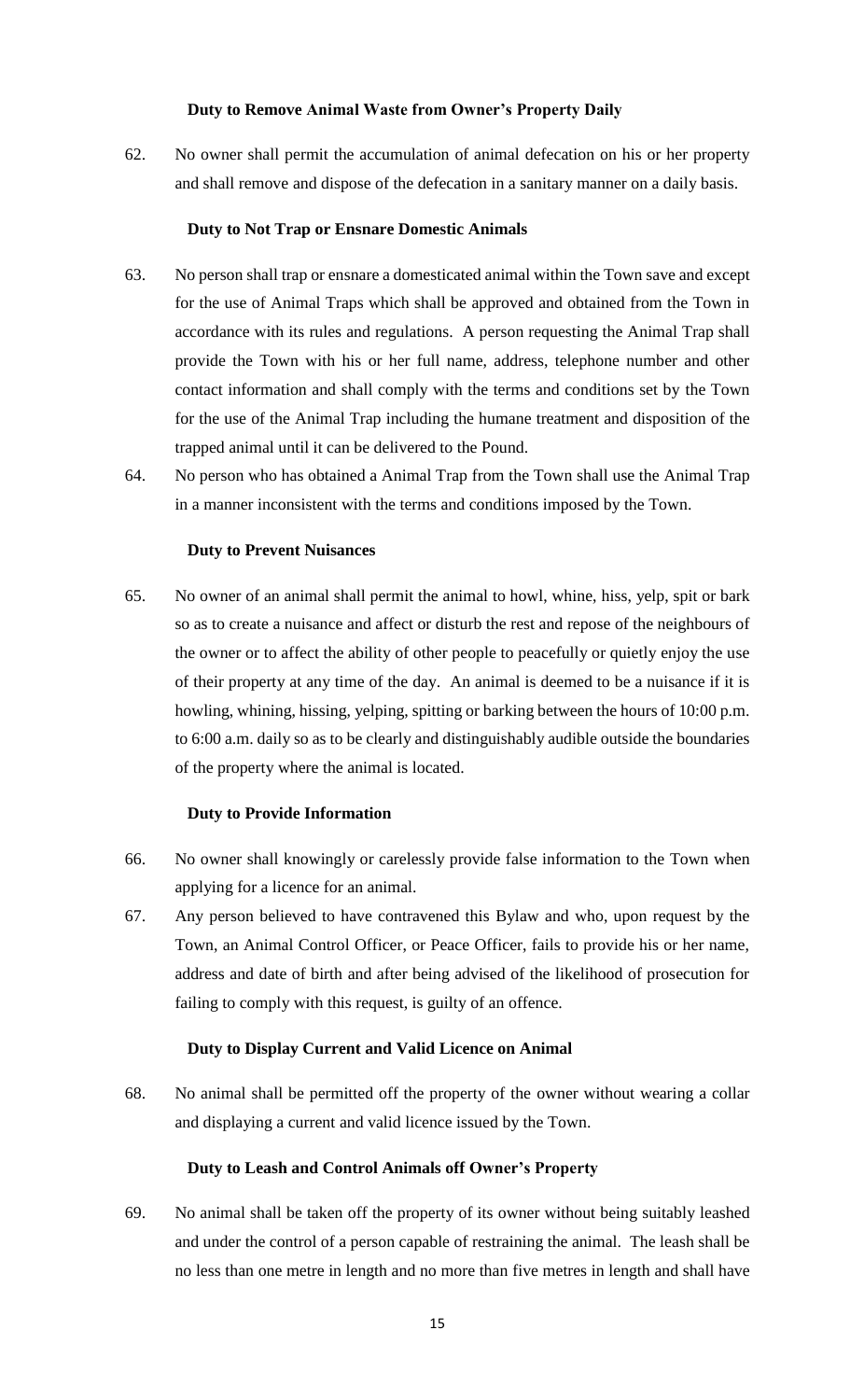a fastener at the end of the leash which is clipped or attached to the metal ring on the collar of the animal.

# **Duty to Not Interfere Parties Acting to Enforce this Bylaw**

70. No person shall obstruct, prevent or interfere with an Animal Control Officer, Poundkeeper or Peace Officer who is seizing or impounding or attempting to seize or impound any animal in accordance with the provisions of this Bylaw.

# **Dangerous Animals Prohibited**

71. Any person that owns, keeps, possesses, harbours, or has care or control over a dangerous animal is guilty of an offense.

# **Duty to Comply with Order**

72. Any person who fails to comply with an order against him or her by a judge is guilty of an offense.

# **Display of Dangerous Animal Signs Prohibited**

73. Any person who displays a prescribed sign warning of the presence of a dangerous animal and is not acting in accordance with an order made by a judge or has not first received the written permission of the Town to display said sign is guilty of an offence.

### **Animal Fighting Prohibited**

74. Any person who owns an animal for the purposes of fighting, whether for remuneration or not, or trains, torments, badgers, baits, encourages or commands an animal to make unprovoked attacks on humans or other animals is guilty of an offence.

# **Failure to Report Rabid Animal**

75. Any person who fails to notify the required authorities of an animal who is believed to be rabid within a reasonable period is guilty of a summary offence.

### **Ban on Prohibited Animals**

76. No person shall own, harbour or possess a prohibited animal identified in Schedule "D" of this Bylaw within the municipal limits of the Town.

# **Absence of Alleged Offender at Court**

77. Where an owner or other person alleged to be in contravention of this Bylaw does not appear at the time and place appointed for the hearing after having been notified of that time or place, the judge may proceed *ex parte* to hear and determine the proceedings in the absence of the owner as fully and effectively as if that party had appeared.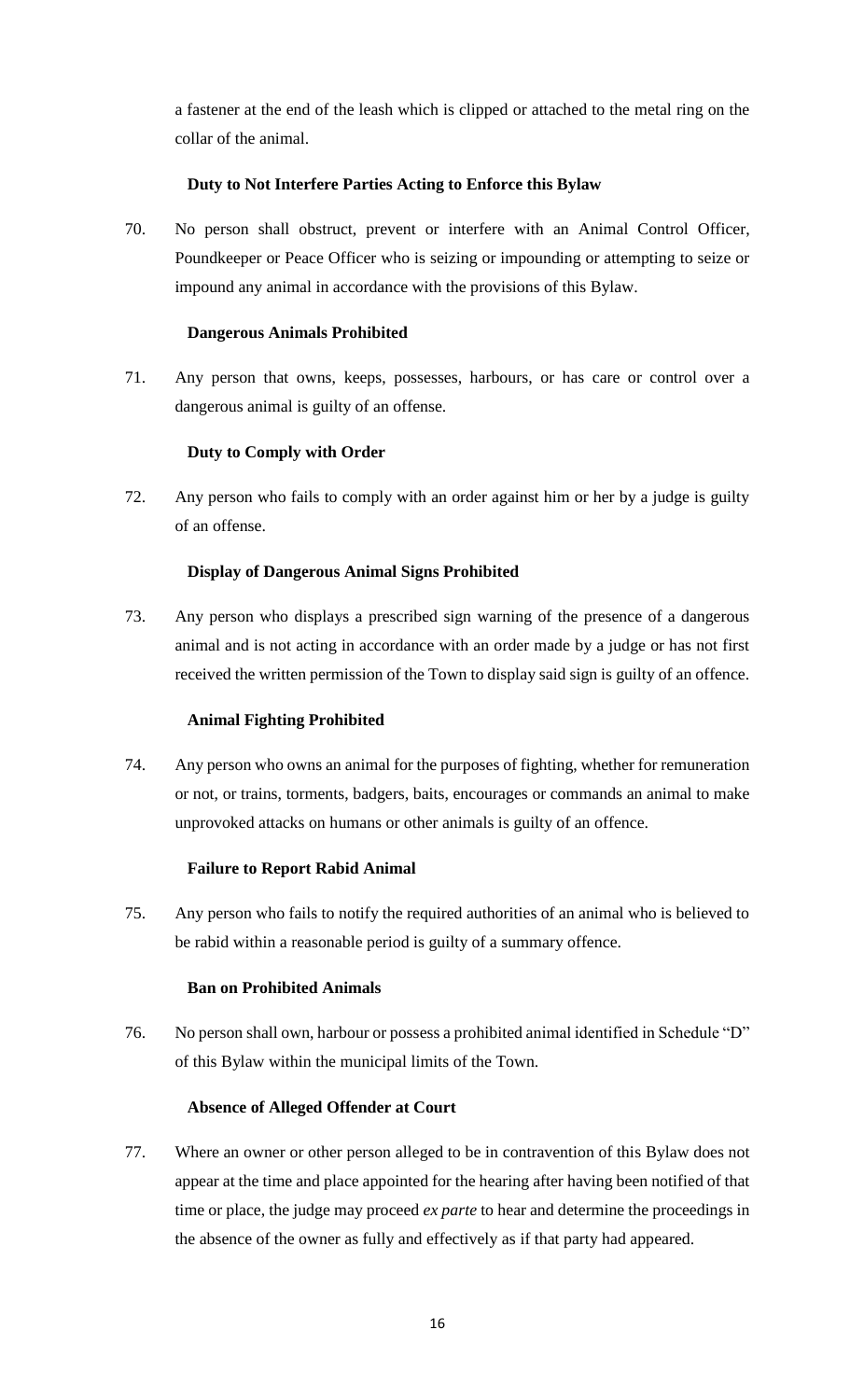### **Fines Generally**

- 78. Any person who is guilty of an offence pursuant to this Bylaw is liable on summary conviction to a fine of not less than the minimum penalty shown in Schedule "C" and:
	- (a) in the case of an individual, not exceeding \$10,000.00 or if in default of payment of the fine, to a term of imprisonment for not more than one year; and
	- (b) in the case of a corporation, not exceeding \$25,000.00, or if in default of payment of the fine, to a term of imprisonment of the directors of the corporation for not more than one year.
- 79. Any person who is guilty of an offence for which no minimum penalty is prescribed, is liable on summary conviction to a fine of:
	- (a) in the case of an individual, not exceeding \$10,000.00 or if in default of payment of the fine, to a term of imprisonment for not more than one year; and
	- (b) in the case of a corporation, not exceeding \$25,000.00, or if in default of payment of the fine, to a term of imprisonment of the directors of the corporation for not more than one year.

#### **Notice of Violation and Warnings**

- 80. The Town, an Animal Control Officer, the Poundkeeper or a Peace Officer may issue a Notice of Violation to any person or owner believed on reasonable grounds to have committed an offence or contravention pursuant to this Bylaw.
- 81. The Town, an Animal Control Officer, the Poundkeeper or a Peace Officer may, at his or her discretion and where no property damage, nuisance or physical harm has been committed by the animal, issue a warning, caution or demand for compliance to any person or owner believed on reasonable grounds to have possession of an animal who has committed an offence or contravention pursuant to this Bylaw.

### **Duty to Provide Information**

82. A person to whom a Notice of Violation is being issued pursuant to this Bylaw shall, upon request by the person issuing the Notice of Violation, provide their name, address and date of birth to that person.

#### **Contents of Notice of Violation**

83. The Notice of Violation shall set forth a basic summary of the alleged offence or contravention, including the minimum fine or penalty sought by the Town as a result of the alleged offence or contravention, and where a voluntary fine payment option is available to the recipient of the Notice of Violation upon acknowledgement of guilt or responsibility for the alleged offence or contravention, it shall set out the time period by which the recipient may make such payment to the Town and whether any reduced fine or penalty shall be accepted by the Town for a timely disposition of the matter.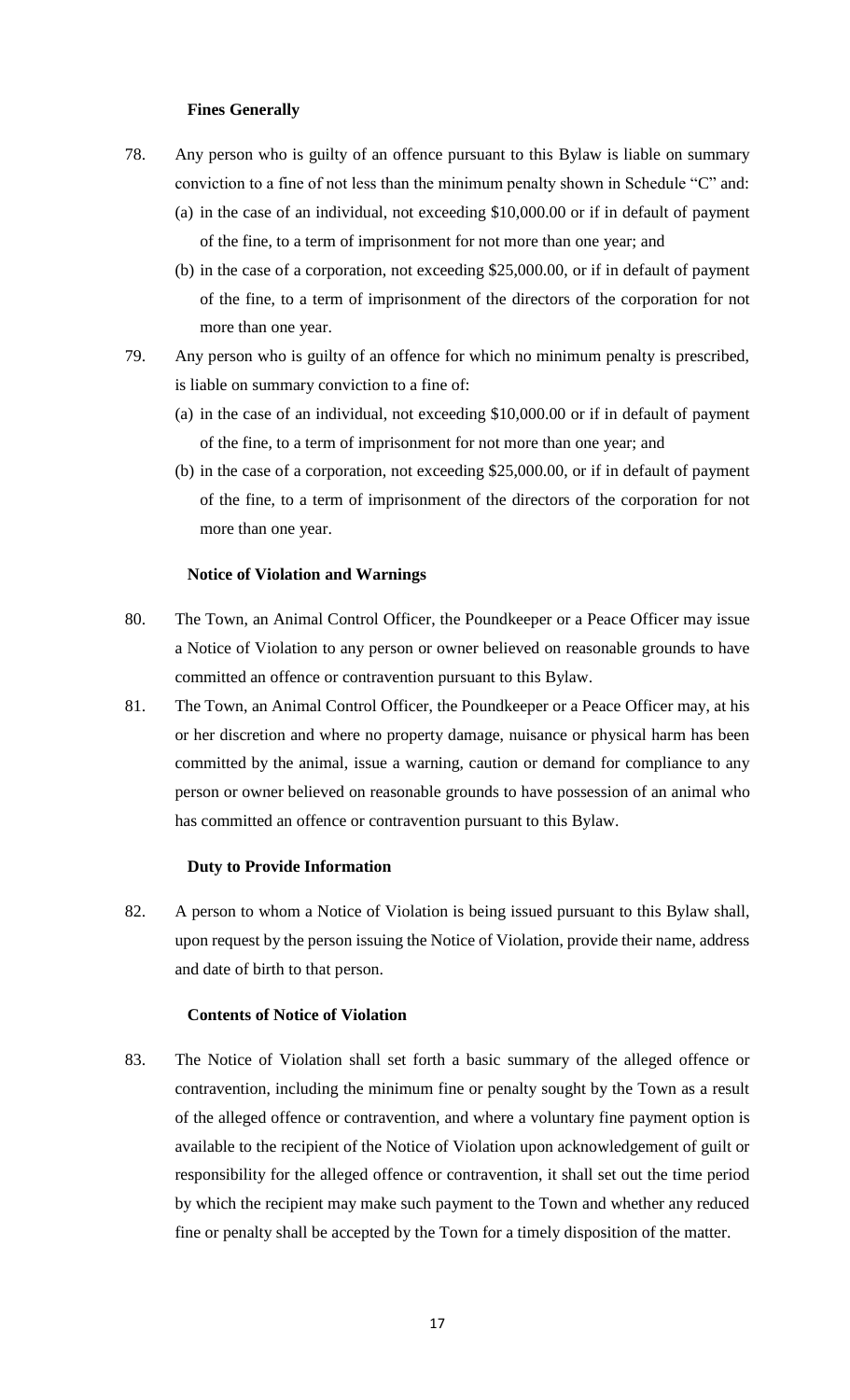#### **Prior Contraventions of Animal Control Bylaws**

84. For the purposes of determining the prescribed penalty required by this Bylaw, the number of prior offences shall be determined by the number of prior Notices of Violation issued in relation to animal control Bylaws of the Town in the preceding three (3) years of the alleged offence or contravention, with the exception of those which have been cancelled or dismissed by the Court or withdrawn by the Town.

#### **Voluntary Payment to Avoid Prosecution**

- 85. All voluntarily fine payments shall be made to the Town office, 202 Third Avenue West, Biggar, Saskatchewan between the hours of 8:00 a.m. and 4:00 p.m., Monday to Friday inclusive but excluding statutory holidays.
- 86. If the Town receives voluntary payment of the prescribed penalty within the time limit specified on the Notice of Violation, the person receiving the Notice of Violation shall not be liable to further prosecution for the alleged contravention.

#### **Right to Present a Defence**

87. Nothing in this Bylaw shall be construed to prevent any person from exercising his or her right to defend himself or herself for an alleged contravention of this Bylaw.

#### **Failure to Make Voluntary Payment and Summons to Court**

88. If a person to whom a Notice of Violation is issued fails to make voluntary payment to the Town within the time period specified in the Notice of Violation or if the person to whom a Notice of Violation is issued intends to contest or defend the allegation in the Notice of Violation, he or she shall be served with a Summons to appear before a judge to respond and answer the alleged allegation and the procedures of *The Summary Offence Procedures Act, 1990* shall apply.

#### **Part IX – Coming Into Force**

#### **Repeal of Bylaws**

89. The following Bylaws are hereby repealed upon the Effective Date of this Bylaw:

Bylaw No. 91-517 is hereby repealed. Bylaw No. 99-606 is hereby repealed. Bylaw No. 07-683 is hereby repealed.

### **Effective Date**

90. The prohibition against Galliformes (being chickens, turkeys, grouse, quails and pheasants) identified in Schedule D subparagraph 1(r) shall come into force and take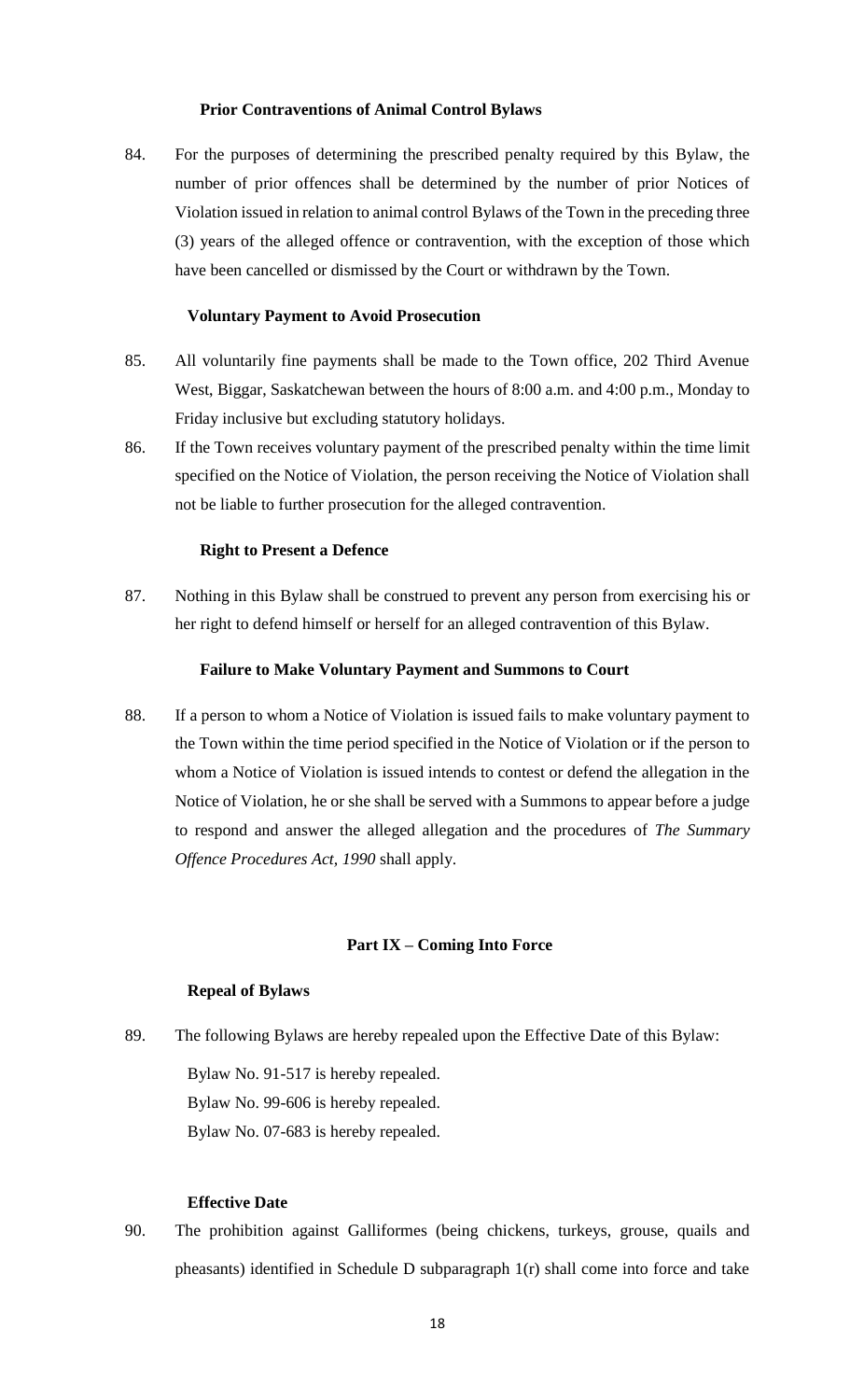effect on the 1<sup>st</sup> day of January, 2017 while all other provisions and requirements of this Bylaw shall come into force and take effect on the 6 day of September, 2016.

### **READINGS**

READ a first time this 6 day of September, A.D. 2016.

READ a second time this 6 day of September, A.D. 2016.

READ a third time this 6 day of September, A.D. 2016.

Mayor

(*Seal*)

Chief Administrative Officer

\_\_\_\_\_\_\_\_\_\_\_\_\_\_\_\_\_\_\_\_\_\_\_\_\_\_\_\_\_\_\_\_\_\_

\_\_\_\_\_\_\_\_\_\_\_\_\_\_\_\_\_\_\_\_\_\_\_\_\_\_\_\_\_\_\_\_\_\_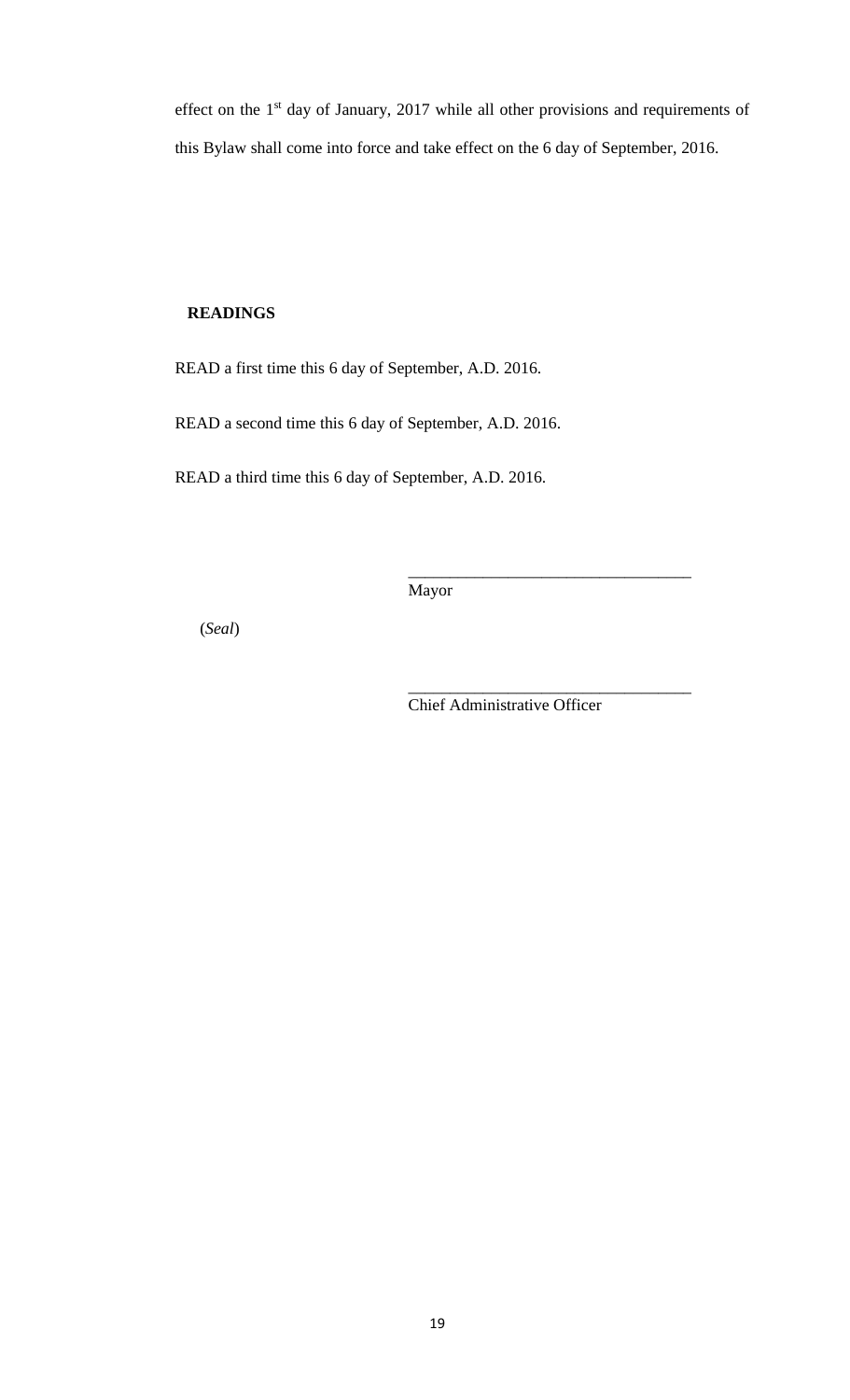# **Schedule "A" – Fees**

# **Licencing**

- 1. Annual licence fees for permitted animals shall be as follows:
	- a. for the first and second cat or dog in each household:

| <b>Animal Type</b> | <b>Gender</b> | <b>Spayed/Neutered</b> | Fee     |
|--------------------|---------------|------------------------|---------|
| $\log$             | Male          | Neutered               | \$15.00 |
|                    |               | Unneutered             | \$25.00 |
|                    |               |                        |         |
|                    | Female        | Spayed                 | \$15.00 |
|                    |               | Not spayed             | \$25.00 |
|                    |               |                        |         |
| Cat                | Male          | Neutered               | \$15.00 |
|                    |               | Unneutered             | \$25.00 |
|                    |               |                        |         |
|                    | Female        | Spayed                 | \$15.00 |
|                    |               | Not spayed             | \$25.00 |

- b. for the third or more cat or dog in the same household, \$100.00 per cat or dog.
- c. for registered Kennels who are licenced and permitted breeders of cats or dogs, \$100.00 per site or location.
- 2. If a dog is trained as an assistance dog and provides guidance, assistance, or support to an individual with special needs, no fee shall be payable for that dog.
- 3. If an owner requires a replacement licence for a cat or a dog, a fee of \$5.00 for the first occurrence and a fee of \$10.00 for each subsequent occurrence within the same calendar year.
- 4. No owner, household, property or residence shall be permitted to have more than five cats or dogs, or combination thereof, over the age of four months old.

### **Impoundment Fees**

1. The Town shall be entitled to the following impoundment fees:

| <b>Type</b>                | Fee     |
|----------------------------|---------|
| Basic fee (per occurrence) | \$25.00 |
|                            |         |
|                            |         |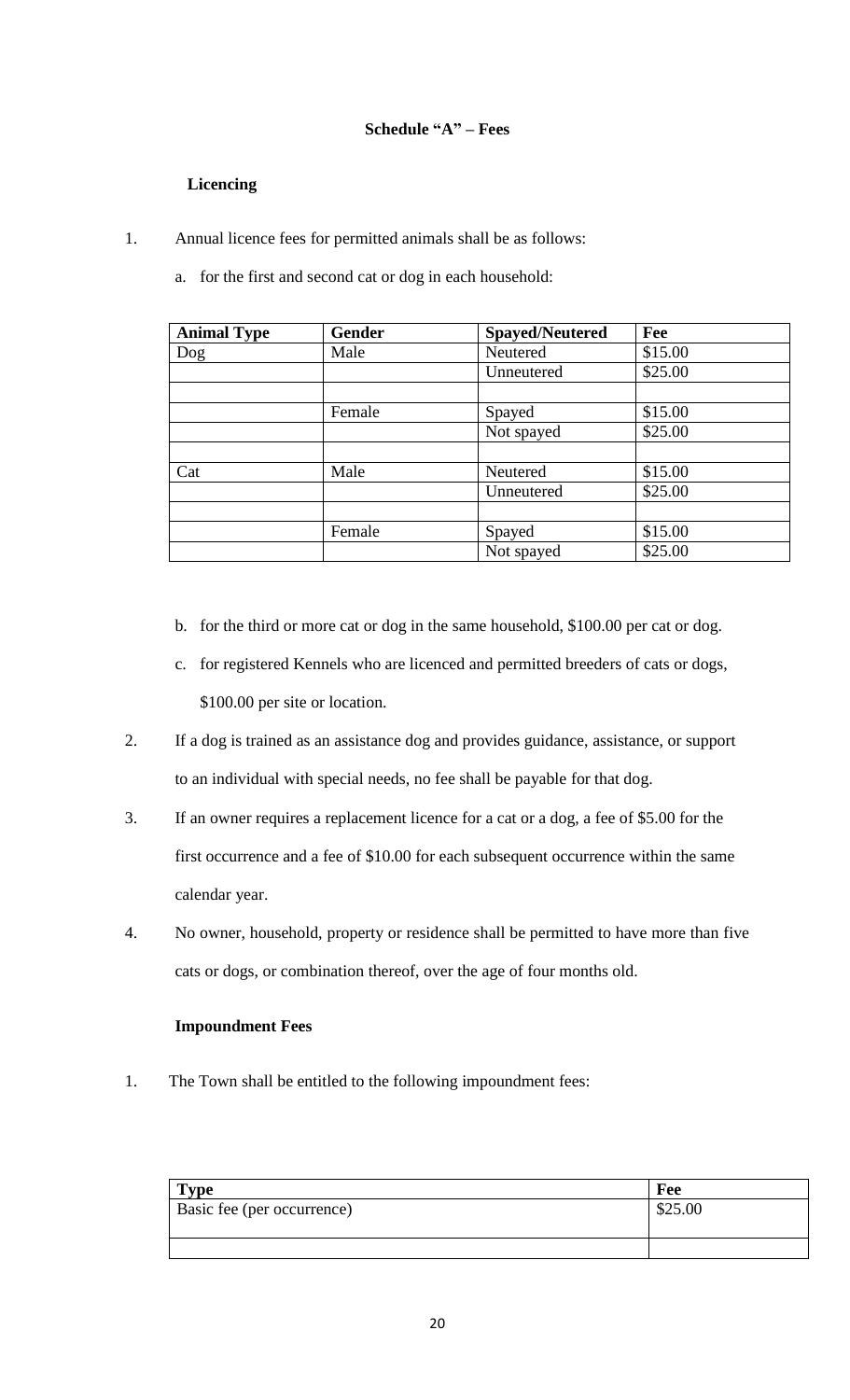| Plus a further charge for each day (or part thereof) that the animal<br>shall have remained in the Pound during the weekdays of Monday to<br>Friday inclusive but excluding Statutory Holidays | \$10.00 |
|------------------------------------------------------------------------------------------------------------------------------------------------------------------------------------------------|---------|
| Plus a further charge for each day (or part thereof) that the animal<br>shall have remained in the Pound on a Saturday, Sunday or a<br><b>Statutory Holiday</b>                                | \$15.00 |
| Plus a further call back fee for any animal placed in the Pound on a<br>Saturday, Sunday or Statutory Holiday between the hours of 8:30<br>a.m. and 5:00 p.m.                                  | \$10.00 |
| Plus a further call back fee for any animal placed in the Pound on<br>any day, including Statutory Holidays, between the hours of 5:00<br>p.m. to 8:30 a.m.                                    | \$20.00 |

# **Dangerous Animal Fees**

1. Annual dangerous animal licencing fees are as follows:

| <b>Type</b>               | Fee      |
|---------------------------|----------|
| If neutered or spayed     | \$100.00 |
| If not neutered or spayed | \$200.00 |

# **Schedule "B" – Designated Pounds**

1. The following entities are designated by the Town as authorized "pounds" for the

purposes of The Animal Control Bylaw:

- (a) The Biggar Veterinary Clinic; and,
- (b) any detachment of the Royal Canadian Mounted Police.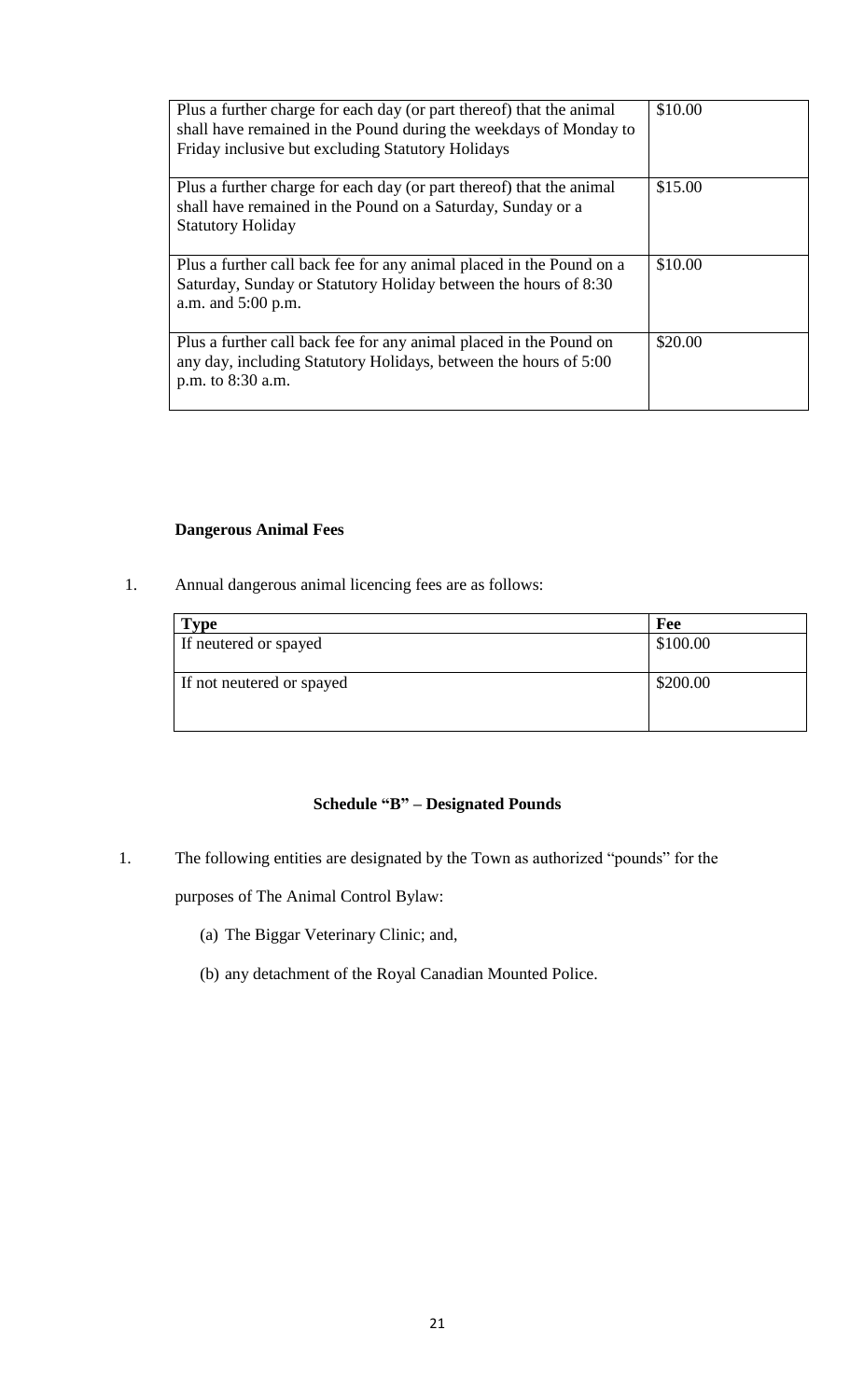# **Schedule "C" – Penalties and Fines for Contraventions**

1. The following are the minimum penalties and fines for contraventions of The Animal

Control Bylaw:

| <b>Offence Description</b>                                                                                               | <b>Offence Number</b>   | Amount (see note re: *) |
|--------------------------------------------------------------------------------------------------------------------------|-------------------------|-------------------------|
| Failure to licence Cat or Dog<br>$\left( \text{section } 56 \right)$                                                     | First offence           | \$40.00*                |
|                                                                                                                          | Each subsequent offence | \$50.00                 |
| Failure to provide animal with<br>necessities of life<br>(section 57)                                                    | <b>First offence</b>    | \$40.00*                |
|                                                                                                                          | Each subsequent offence | \$50.00                 |
| Permitting an animal to be at<br>large (section 58) plus Schedule<br>"A" impound charges                                 | First offence           | \$40.00*                |
|                                                                                                                          | Second offence          | \$50.00                 |
|                                                                                                                          | Each subsequent offence | \$60.00                 |
| Tethering an animal to a moving<br>motor vehicle (section 60)                                                            | First offence           | \$40.00*                |
|                                                                                                                          | Each subsequent offence | \$50.00                 |
| Permitting an animal to defecate<br>on public or private property<br>without promptly removing the<br>waste (section 61) | First offence           | \$40.00*                |
|                                                                                                                          | Each subsequent offence | \$50.00                 |
| Permitting animal excrement to<br>accumulate on private property<br>(section 62) plus costs of removal<br>if necessary   | First offence           | \$40.00*                |
|                                                                                                                          | Each subsequent offence | \$50.00                 |
| Trapping or ensnaring animals<br>without authorization or in<br>contravention of Town rules<br>(sections 63 and 64)      | First offence           | \$40.00*                |
|                                                                                                                          | Each subsequent offence | \$50.00                 |
| Permitting an animal to be a<br>nuisance by barking, howling, etc.<br>(section 65)                                       | First offence           | \$40.00*                |
|                                                                                                                          | Second offence          | \$50.00                 |
|                                                                                                                          | Each subsequent offence | \$60.00                 |
| Providing false information on an<br>application for a licence (section<br>66)                                           | All offences            | \$60.00                 |
| Failing to provide personal<br>information upon request by a<br>party enforcing this Bylaw<br>(section 67)               | All offences            | \$60.00                 |
|                                                                                                                          |                         |                         |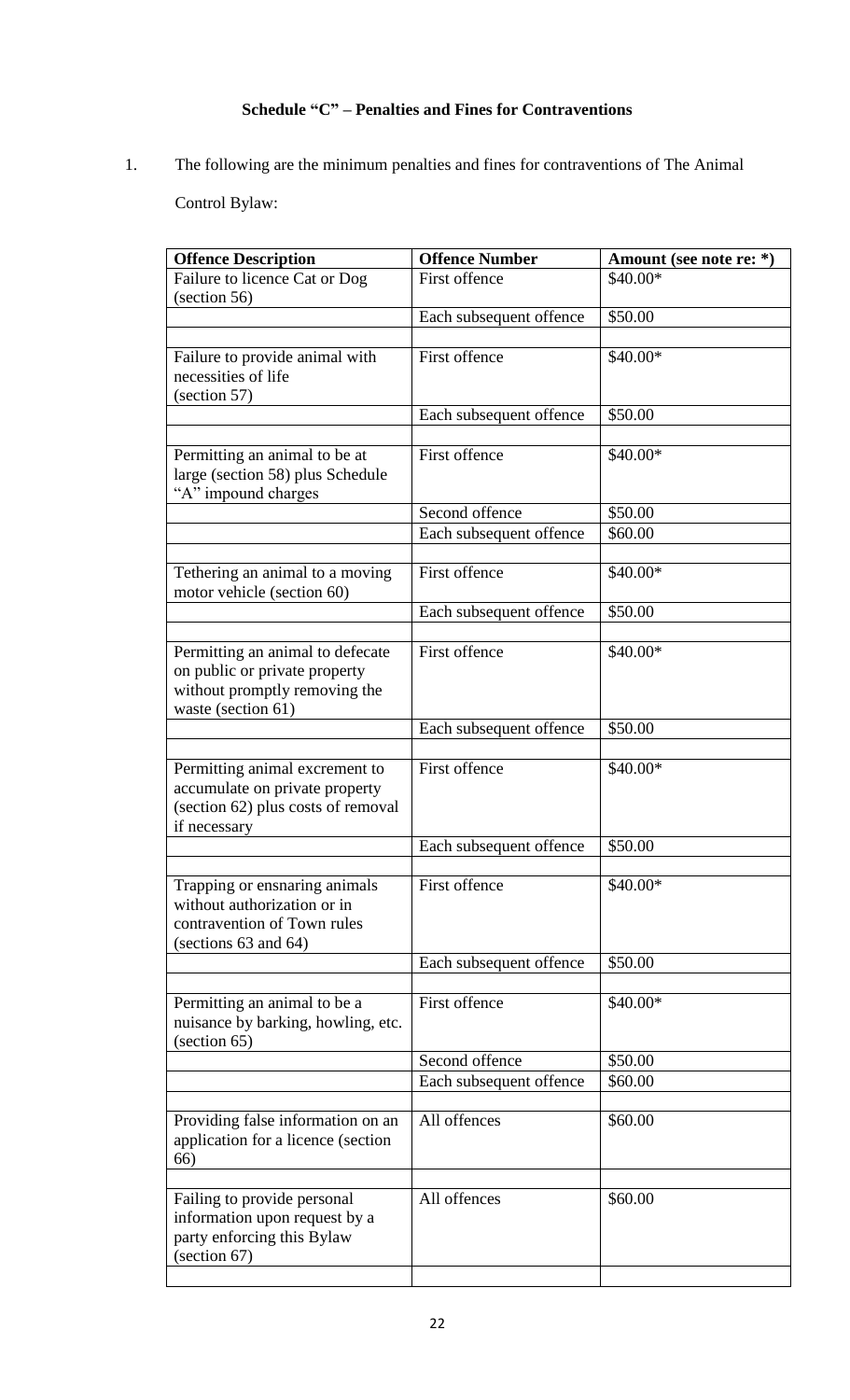| Permitting an animal off owner's<br>property without wearing a collar<br>and/or displaying a valid licence<br>tag (section 68) | First offence           | \$40.00*                                                            |
|--------------------------------------------------------------------------------------------------------------------------------|-------------------------|---------------------------------------------------------------------|
|                                                                                                                                | Each subsequent offence | \$50.00                                                             |
| Failing to properly leash an<br>animal off owner's property<br>(section 69)                                                    | First offence           | \$40.00*                                                            |
|                                                                                                                                | Each subsequent offence | \$50.00                                                             |
| Obstructing or interfering with a<br>party acting in enforcement of this<br>Bylaw (section 70)                                 | All offences            | \$50.00                                                             |
| Owning, keeping, etc. a<br>dangerous animal (section 71)                                                                       | First offence           | \$100.00                                                            |
|                                                                                                                                | Each subsequent offence | \$200.00                                                            |
| Failing to comply with a judge's<br>order (section 72)                                                                         | All offences            | \$200.00                                                            |
| Displaying a prescribed sign<br>indicating a dangerous animal<br>(section 73)                                                  | First offence           | \$40.00*                                                            |
|                                                                                                                                | Each subsequent offence | \$50.00                                                             |
| Owning an animal for the<br>purposes of fighting or<br>encouraging or inciting an animal<br>to fight (section 74)              | All offences            | \$200.00                                                            |
| Failure to report a rabid animal<br>(section 75)                                                                               | All offences            | \$50.00                                                             |
| Owning, harbouring or possessing<br>a prohibited animal in the Town<br>(section 76)                                            | All offences            | \$250.00                                                            |
| All other offences and<br>contraventions not otherwise<br>specified in this Schedule                                           | All offences            | To the penalties described<br>in section 78 of this<br><b>Bylaw</b> |

**NOTE:** Offences marked with an asterisk (\*) shall be reduced by the sum of \$10.00 if paid to the Town within ten (10) days from the date that the Notice of Violation is issued to the recipient.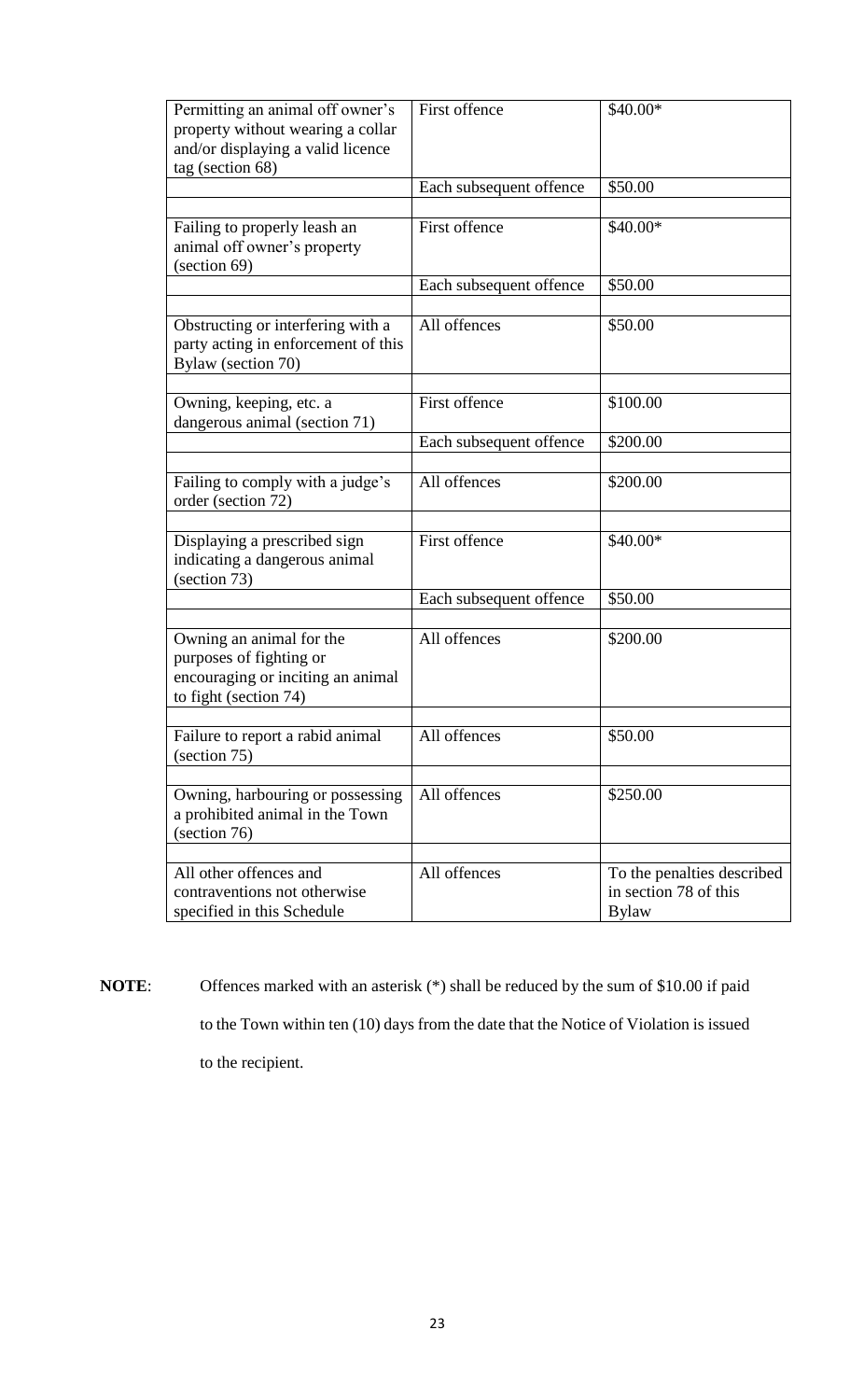### **Schedule "D" – Prohibited Animals**

- 1. The following animals are prohibited within the municipal limits of the Town:
	- (a) all Arachnids dangerous to humans (such as scorpions and tarantulas, except tarantulas of the genera Aphonopelma, Avicularia and Grammostola);
	- (b) all Artiodactylus Ungulates (such as goats, sheep, cattle, pigs and llamas);
	- (c) all Bats;
	- (d) all Canids, except the domestic dog unless it is a purebred or mixed breed member of the following breeds, kinds or types:
		- i. an American Staffordshire Terrier;
		- ii. a Staffordshire Bull Terrier;
		- iii. a Bull Terrier;
		- iv. a Pit Bull Terrier;
		- v. an American Pit Bull Terrier;
		- vi. a Pit Bull;
		- vii. a Rottweiler; or
		- viii. a Bull Mastiff;
		- ix. an Akita

and which can be identified by a veterinarian licenced to practice in Saskatchewan as a purebred member or mixed breed member of one or more of the above groups;

(e) all Crocodilians (such as alligators, crocodiles and caimans);

- (f) all Edentates (such as anteaters, sloths and armadillos);
- (g) all Elephants;
- (h) all Felids, except the domestic cat;
- (i) all Hyaenas;
- (j) all Marsupials (such as kangaroos and opossums);
- (k) all Mustelids (such as skunks, weasels, otters and badgers) except the domestic ferret;
- (l) all non-human Primates (such as gorillas and monkeys);
- (m) all Perissodactylus Ungulates (such as horses, donkeys, mules and asses);
- (n) all Pinnipeds (such as seals, fur seals and walruses);
- (o) all Procyonids (such as raccoons, coatis and cacomistles);
- (p) all Raptors, diurnal and nocturnal (such as eagles, hawks and owls);Page 30
- (q) all Ratite Birds (such as ostriches, rheas, and cassowaries);
- (r) all Galliformes (such as chickens, turkeys, grouse, quails and pheasants);
- (s) all Anseriformes (such as ducks and geese);
- (t) all snakes of the families Pythonidae and Boidae;
- (u) all Ursids (bears);
- (v) all venomous Reptiles and Amphibians;
- (w) all Viverrids (such as mongooses, civets and genets).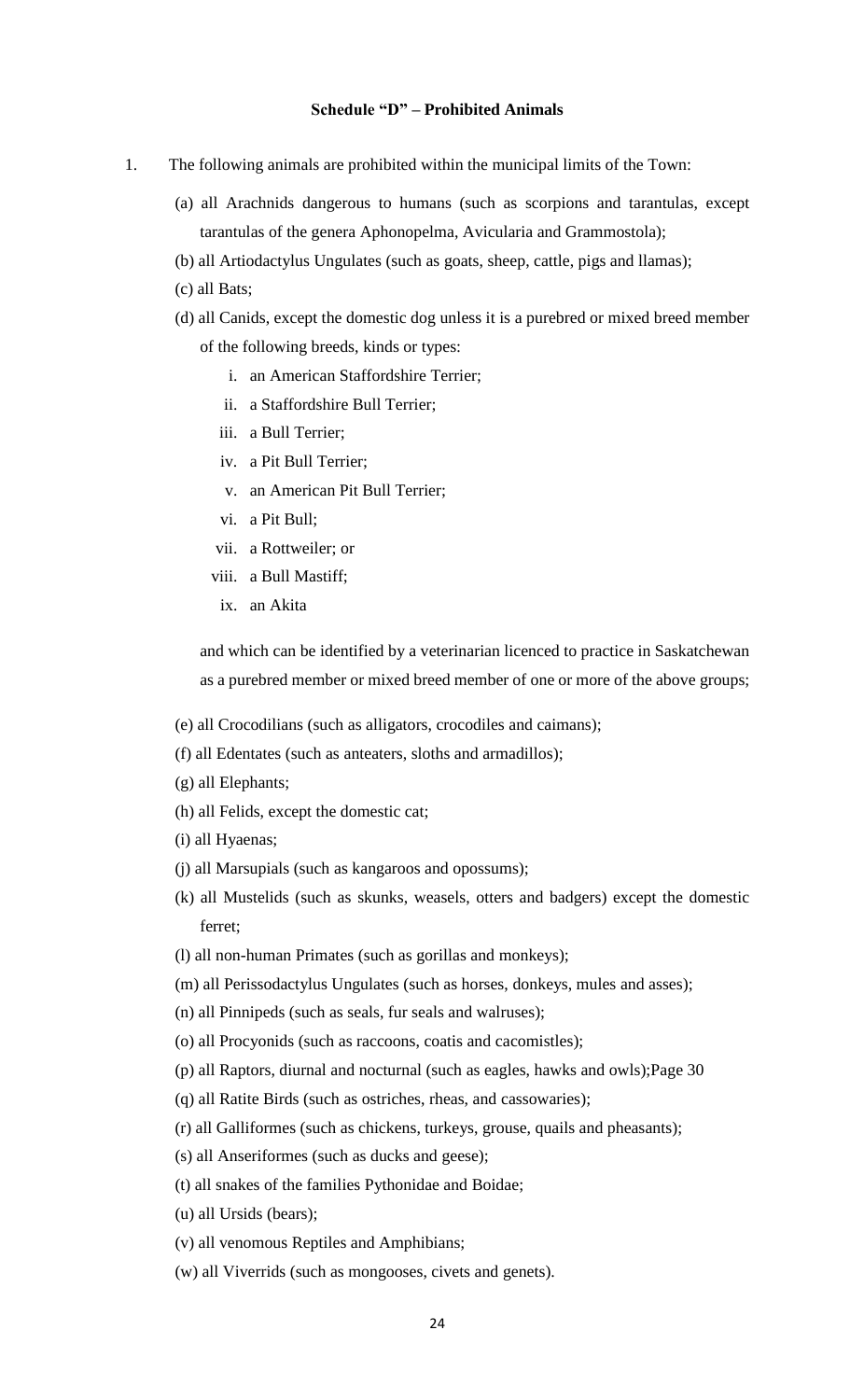Examples of animals of a particular prohibited group are given in parentheses. They are examples only and shall not be construed as limiting the generality of the group.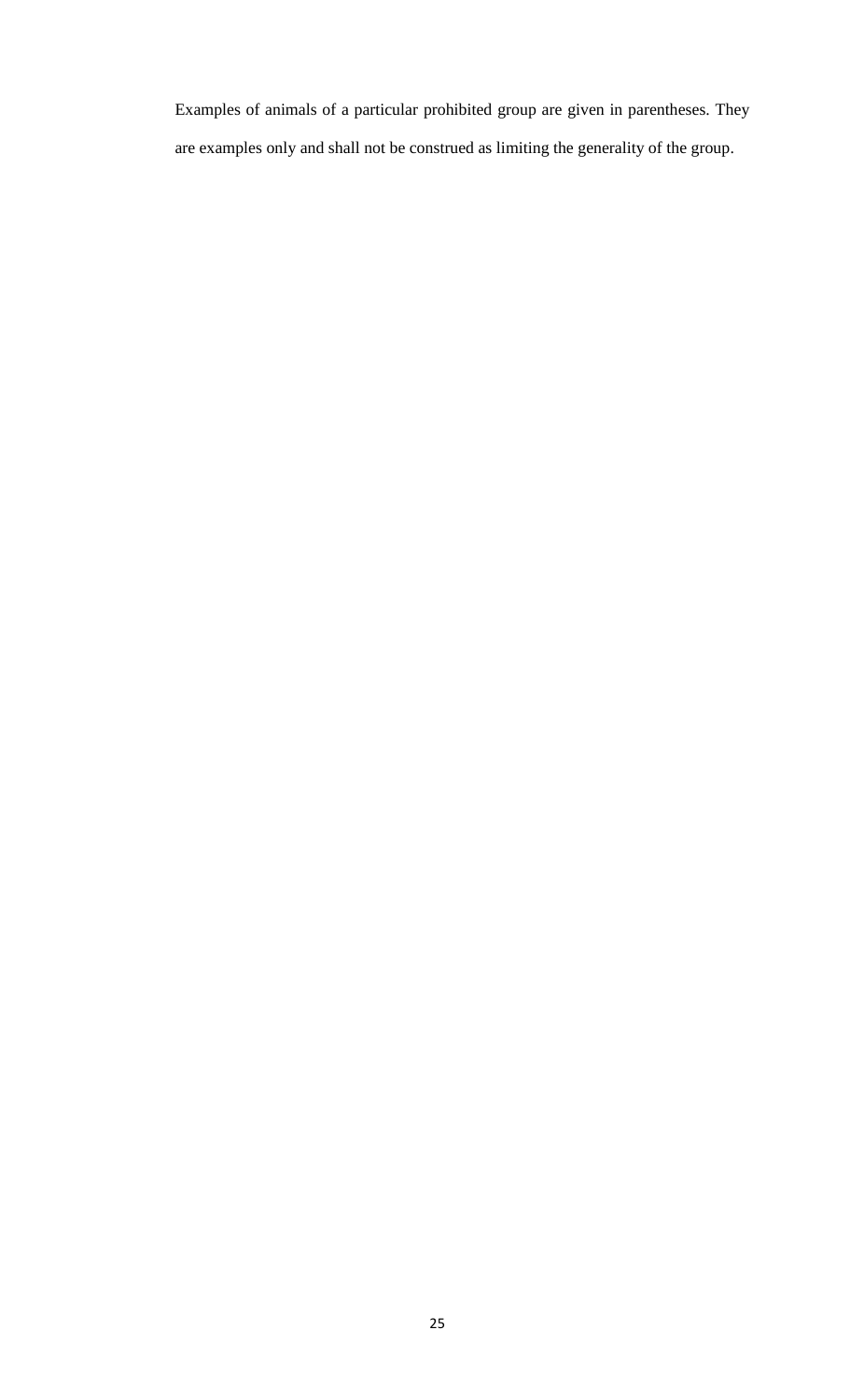#### **TOWN OF BIGGAR NOTICE OF VIOLATION**

This official Notice of Violation is issued to you for breach of *The Animal Control Bylaw* (the "Bylaw") for the Town of Biggar.

**You are obligated pursuant to section 65 and 66 of the Bylaw to provide your personal details to the Animal Control Officer, Peace Officer or Town representative issuing you this Notice of Violation. Failure to do so is an offence under section 66 and/or 67 of the Bylaw.**

Name of Offender:

Address and contact information: \_\_\_\_\_\_\_\_\_\_\_\_\_\_\_\_\_\_\_\_\_\_\_\_\_\_\_\_\_\_\_\_\_\_\_\_\_\_\_\_

Date of Birth (*dd/mm/yyyy*):

You, the Offender, are charged that at or near the Town of Biggar, Saskatchewan on or about the \_\_\_\_\_ day of \_\_\_\_\_\_\_\_\_\_\_\_\_\_\_\_\_\_\_\_\_\_\_ , A.D. 20\_\_\_\_ you breached or contravened The Animal Control Bylaw as follows:

| <b>Section</b>                    | <b>Fine Amount</b>               | <b>Section</b>             | <b>Fine Amount</b>                |
|-----------------------------------|----------------------------------|----------------------------|-----------------------------------|
| 56 - failure to licence cat       | $$40.00*1st$ offence             | 57 - failure to provide    | $$40.00*1st$ offence              |
| or dog                            | \$50.00 all other                | necessities of life        | \$50.00 all other                 |
| 58 - Animal at large              | $$40.00*1st$ offence             | 60 - tethering animal to a | $$40.00*1st$ offence              |
|                                   | $$50.00$ 2 <sup>nd</sup> offence | moving vehicle             | \$50.00 all other                 |
|                                   | \$60.00 all other                |                            |                                   |
| 61 - failure to remove            | $$40.00*1st$ offence             | 62 - accumulation of       | $$40.00*1st$ offence              |
| excrement                         | \$50.00 all other                | excrement                  | \$50.00 all other                 |
| $63 & 64 -$                       | $$40.00*1st$ offence             | 65 - barking, howling, as  | $$40.00*1st$ offence              |
| trapping animals                  | \$50.00 all other                | to be a nuisance           | \$50.00 2 <sup>nd</sup> offence   |
|                                   |                                  |                            | \$60.00 all other                 |
| 66 - providing<br>false           | \$60.00                          | 67 - failing to provide    | \$60.00                           |
| information<br>$\alpha$           |                                  | information to Bylaw       |                                   |
| application                       |                                  | officer                    |                                   |
| 68 - animal without collar        | $$40.00*1$st}$ offence           | 69 - failing to leash      | $$40.00*1$$ <sup>st</sup> offence |
| & licence                         | \$50.00 all other                |                            | \$50.00 all other                 |
| 70 - obstruction during           | \$50.00                          | 71 - Owning dangerous      | \$100.00                          |
| enforcement                       |                                  | animal                     |                                   |
| 72 - failing to comply            | \$200.00                         | 73 - displaying restricted | $$40.00*1st$ offence              |
| with judge's order                |                                  | sign                       | \$50.00 all other                 |
| $74$ – owning a fighting          | \$200.00                         | $75$ – failure to report a | \$50.00                           |
| animal                            |                                  | rabid animal               |                                   |
| $76 - \omega$ owning<br><b>or</b> | \$250.00                         | 77 - All other offences    |                                   |
| possessing a prohibited           |                                  | (specify):                 |                                   |
| animal                            |                                  |                            |                                   |

If you accept that you are guilty of the offence described in this Notice of Violation, you shall sign the Acknowledgement at the bottom of this Notice of Violation and return same to the Town with payment of the penalty indicated on page one.

Violation, you shall be served with a Summons to appear before a Judge or Justice of the Peace of the Provincial Court for Saskatchewan and shall be entitled to present your case to the presiding Judge or Justice of the Peace.

Upon receipt of payment, the Town shall discontinue any proceedings against you save and except where the violation is alleged to be ownership or possession of a dangerous animal and the Town is seeking a declaration from a court of competent jurisdiction that the animal is dangerous and the owner and/or animal should be subject to the penalties indicated in the Bylaw.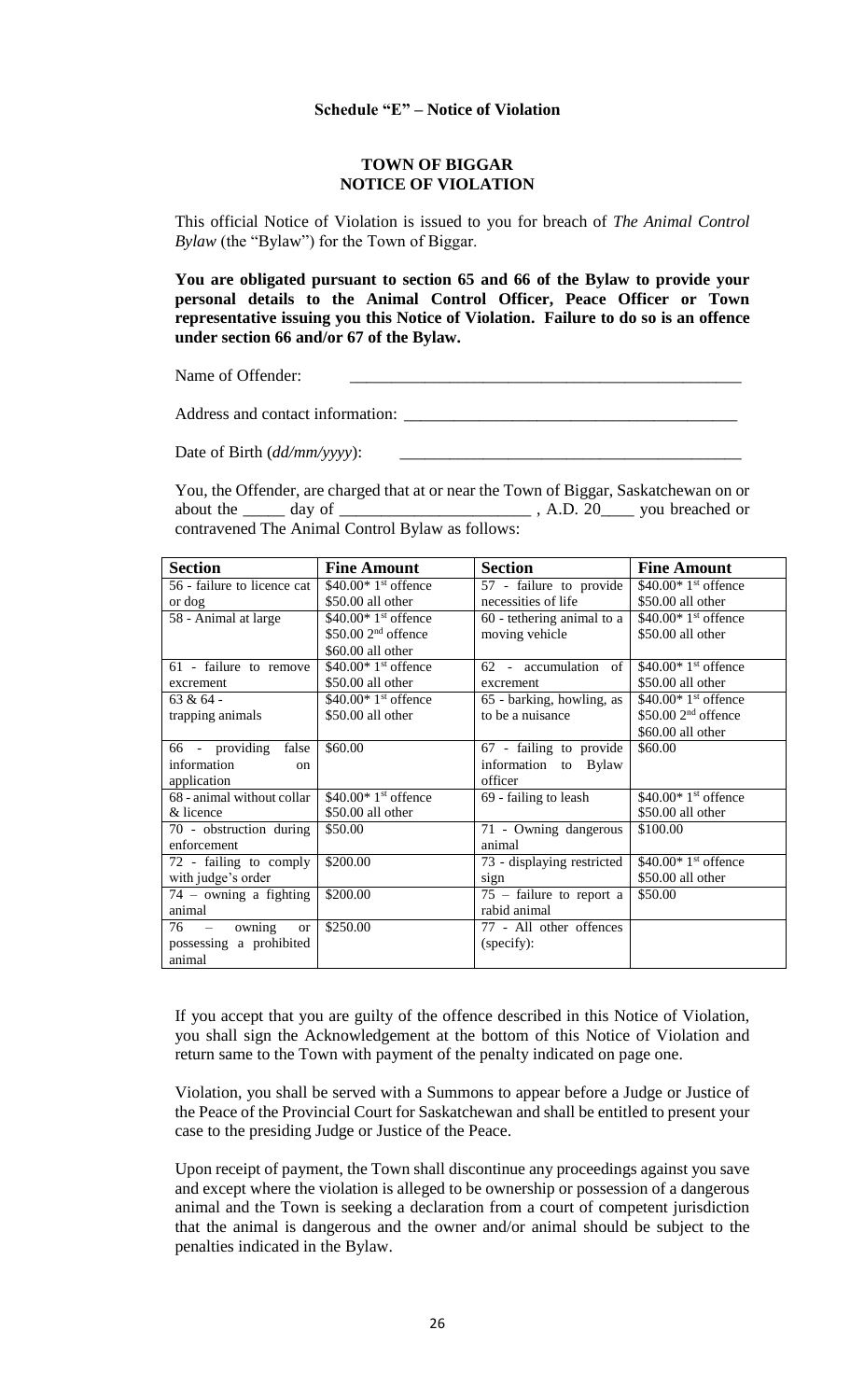If the offence has an asterisk (\*) beside it and it is your first offence, upon signing the acknowledgement found below and paying the voluntary fine to the Town within ten (10) days of the date that this ticket is issued, the penalty shall be reduced by the sum of \$10.00.

Payments shall be made to the Town office located at **202 Third Avenue West, Biggar, Saskatchewan** between the hours of 8:30 a.m. and 4:30 p.m., Monday to Friday inclusive but excluding statutory holidays.

Issued at Biggar, Saskatchewan this \_\_\_\_ day of \_\_\_\_\_\_\_\_\_\_\_\_\_\_\_\_\_\_\_\_\_\_ , A.D.  $20$  .

Animal Control Officer, Peace Officer or Town Representative

\_\_\_\_\_\_\_\_\_\_\_\_\_\_\_\_\_\_\_\_\_\_\_\_\_\_\_\_\_\_\_\_\_\_\_\_\_\_\_\_

\_\_\_\_\_\_\_\_\_\_\_\_\_\_\_\_\_\_\_\_\_\_\_\_\_\_\_\_\_\_\_\_\_\_\_\_\_\_\_\_

#### **Voluntary Acknowledgement of Responsibility**

I, \_\_\_\_\_\_\_\_\_\_\_\_\_\_\_\_\_\_\_\_\_\_\_\_\_\_\_\_\_\_\_\_\_\_\_\_\_\_\_ , the Offender identified in this Notice of Violation, do hereby acknowledge that I am guilty and responsible for the above described offence as indicated in this Notice of Violation and voluntarily pay the prescribed fine amount.

| Dated | at |      | Saskatchewan this |  | dav | ΟÌ |
|-------|----|------|-------------------|--|-----|----|
|       |    | A.D. |                   |  |     |    |

Offender (*signature*)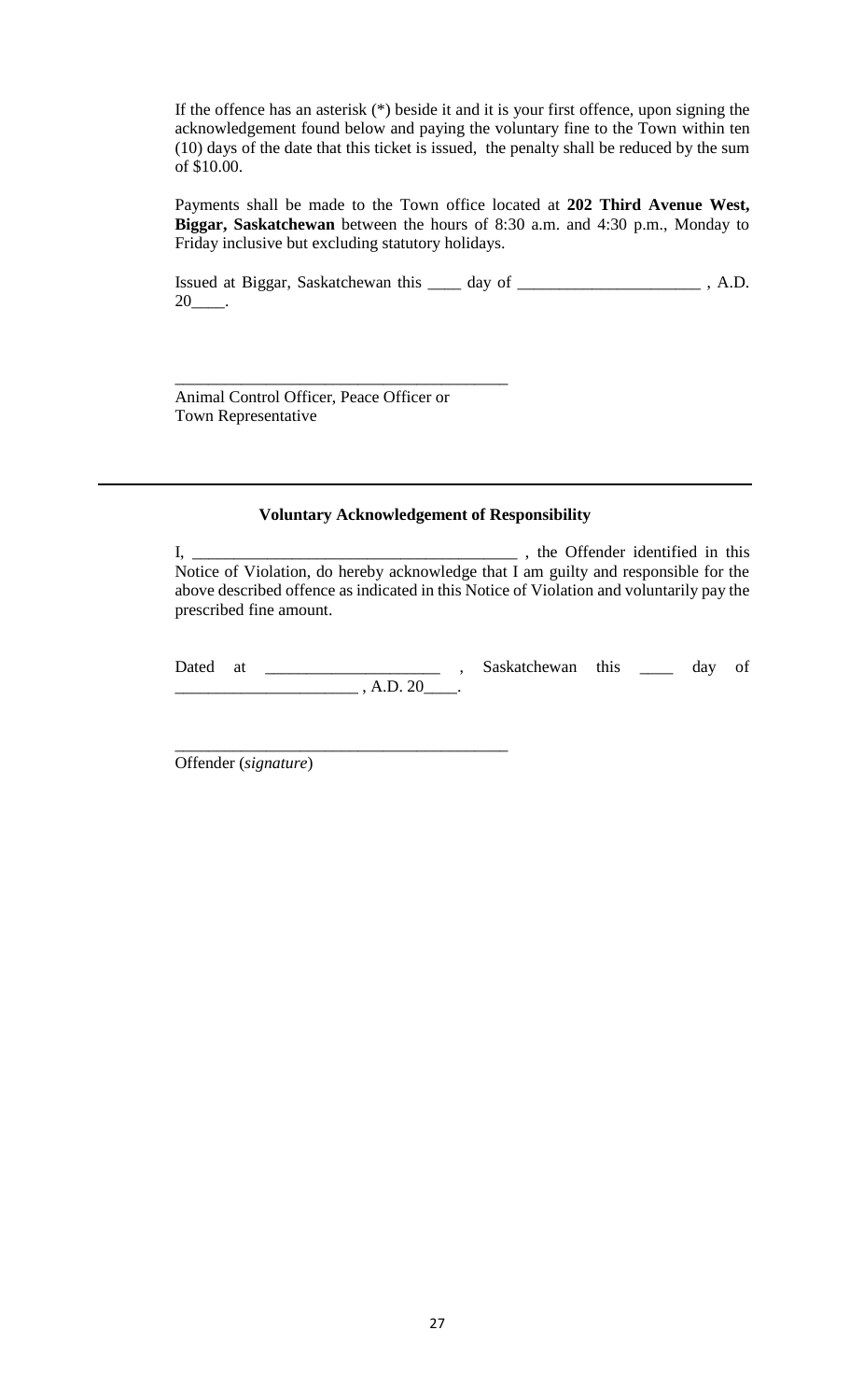# **Schedule "F"**

#### **TOWN OF BIGGAR Animal Trap Agreement**

**DISCLAIMER:** The Town of Biggar (the "Town") reserves the right to revoke this Agreement or refuse to provide an Animal Trap to any party it believes would fail to use it in a humane manner or would use it in a manner which likely contravenes the provisions of *The Animal Control Bylaw*.

The purpose of this Agreement is to assist property owners and residents of the Town of Biggar to facilitate the humane capture and removal of nuisance animals from their households, yards and property in circumstances where the timely arrival and attendance of an Animal Control Officer or Bylaw Enforcement Officer cannot be guaranteed.

In consideration of the payment of \$50.00 by the Applicant, to be held as a deposit by the Town until the Animal Trap is returned to the Town in the condition it was provided to the Applicant, reasonable wear and tear excepted, the Town shall provide one Animal Trap to the Applicant which shall be returned to the Town no later than seven days from the date of this Agreement.

The Applicant expressly agrees to the following terms of use with respect to the use of the Animal Trap and the seizure, impounding, care and transfer of the impounded animal to an Animal Control Officer, a Bylaw Enforcement Officer, or the Town Foreman:

- 1. The Applicant agrees that he or she shall ensure that the trap is set up and used in areas that are shaded from direct exposure to the sun and is sheltered from the elements such as wind and rain.
- 2. The Applicant agrees to personally inspect or check the Animal Trap for animals no less than every four (4) hours if the temperature is between 5 degrees and 30 degrees Celsius, and no less than every two (2) hours if the temperature is outside of that range, and if the temperature is above 30 degrees Celsius or below -10 degrees Celsius to discontinue use of the Animal Trap.
- 3. The Applicant shall not use the Animal Trap during the following periods of time:
	- a. from 7:00 p.m. Friday to 7:00 p.m. Sunday, inclusive;
	- b. from 7:00 p.m. the day preceding a Statutory Holiday to 7:00 p.m. of the day of the Statutory Holiday; and
	- c. from 10:00 p.m. to 6:00 a.m. daily unless with the prior express permission of an Animal Control Officer, a Bylaw Enforcement Officer, or the Town Foreman.
- 4. The Applicant shall promptly notify an Animal Control Officer, a Bylaw Enforcement Officer, or the Town Foreman of any animal secured or trapped in the Animal Trap including the location of the Animal Trap, the type of animal secured or trapped and the animals physical condition, if known. If there is no response within two (2) hours by an Animal Control Officer, a Bylaw Enforcement Officer, or the Town Foreman, the Applicant will contact the Town Office at (306) 948-3317, if open, to make arrangements for the transfer and removal of the animal.
- 5. Provided that the secured or trapped animal is not a threat to the safety or wellbeing of the Applicant, the Applicant shall transfer the Animal Trap and the animal to an area that is not exposed to the elements and is unlikely to unduly stress the animal until it is retrieved by an Animal Control Officer, a Bylaw Enforcement Officer, or the Town Foreman.
- 6. The Applicant shall ensure that the animal is provided with the necessities of life until it can be retrieved by an Animal Control Officer, Bylaw Enforcement Officer or Town Foreman, particularly if the animal appears to be domesticated or bears a licence tag or collar.
- 7. The Applicant is only permitted to set the Animal Trap on his or her own property or lands.
- 8. The Applicant is solely responsible for any damage, harm or injury caused to any person or animal that comes into contact with the Animal Trap due to its use or misuse and shall indemnify and save harmless the Town for all actions, causes of action,